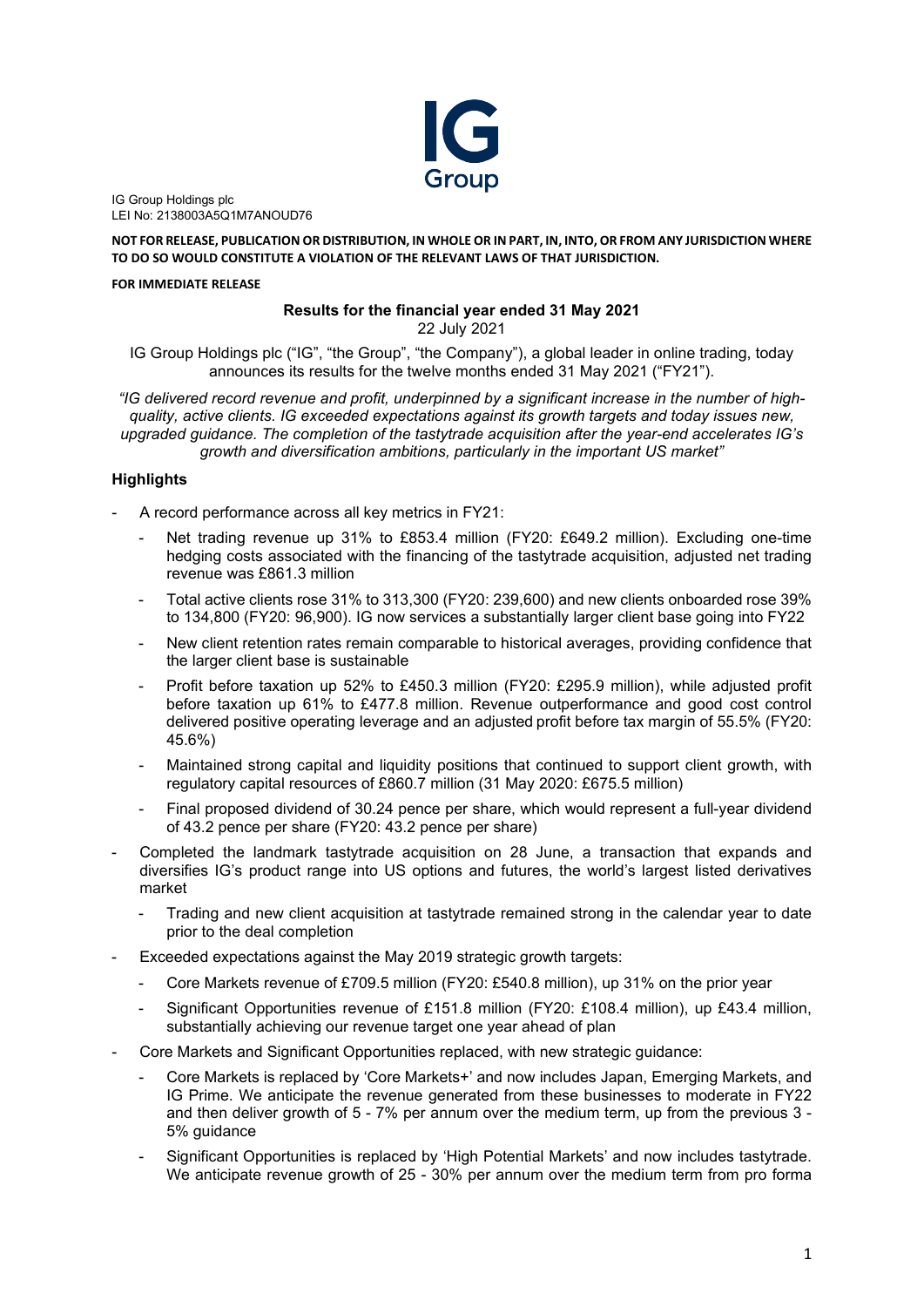FY21[1](#page-1-0), with tastytrade aiming for revenue growth at the higher end of this range over the medium term and above this range in FY22, as the business is early in its growth lifecycle

Improved MSCI rating from 'BBB' to 'A' and achieved lifetime carbon-neutral status; continued to make distributions from our Brighter Future Fund

## **Financial Summary**

| £ million (unless stated)          | <b>FY21</b> | <b>FY21</b><br>(Adjusted) | <b>FY20</b> | Change %  | Change<br>(Adjusted)<br>$\%$ |
|------------------------------------|-------------|---------------------------|-------------|-----------|------------------------------|
| Net trading revenue                | 853.4       | 861.3 <sup>a</sup>        | 649.2       | 31%       | 33%                          |
| Total operating costs <sup>b</sup> | 406.0       | $386.4^\circ$             | 358.5       | 13%       | 8%                           |
| Profit before taxation             | 450.3       | 477.8                     | 295.9       | 52%       | 61%                          |
| Profit after taxation              | 371.9       | 399.4                     | 240.4       | 55%       | 66%                          |
| Basic earnings per share           | 100.7p      | 108.2p                    | 65.3p       | 54%       | 66%                          |
| Total dividend per share           | 43.2p       | 43.2p                     | 43.2p       | unchanged | unchanged                    |

a Excludes £7.9 million unrealised foreign exchange hedging loss associated with the tastytrade acquisition financing.

**b** Total operating costs include net credit losses on financial assets.

<sup>c</sup> Excludes £19.6 million of one-time costs associated with the tastytrade acquisition.

## **June Felix, Chief Executive Officer, commented:**

"I am thrilled to announce a record-breaking performance for the Group and the substantial achievement of the revenue target for our Significant Opportunities portfolio one year ahead of plan. This record set of results has been delivered during a global pandemic and is a testament to the hard work and dedication of our people, the long-standing investments in making our technology resilient, and the strength of our client offering.

We empower our clients as they identify opportunities to trade, providing them with a superior platform, innovative products and high-quality service to deliver an excellent trading experience. We are rewarded by their loyalty and advocacy.

Following a sustained period of strong acquisition, elevated demand and new client retention, IG now services a substantially larger client base, which provides a quality asset going into FY22. Today, we believe that we are in a better position than ever before. We have announced revised and upgraded growth guidance that reflects our outperformance in FY21, our strategic acquisition of tastytrade and the quality of our client proposition, putting us in a position of strength to continue to deliver sustainable value for our shareholders."

### **Further information**

| <b>IG Group Investor Relations</b> | <b>IG Group Press</b> | <b>FTI Consulting</b>        |
|------------------------------------|-----------------------|------------------------------|
| Liz Scorer                         | Ramon Kaur            | Neil Doyle                   |
| 020 7573 0727                      | 020 7573 0060         | 07771978220                  |
| investors@iggroup.com              | pres@iq.com           | neil.doyle@fticonsulting.com |

### **Analyst presentation**

There will be an analyst and investor presentation at 9:30am (UK Time) on Thursday 22 July.

The presentation will be accessible live via audio webcast at [Results, reports and presentations | IG](https://eur01.safelinks.protection.outlook.com/?url=https%3A%2F%2Fpres.iggroup.com%2Fevent%2Fdefault1.php%3Feventid%3D2171%26media%3Dflash&data=04%7C01%7CSimon.Wright%40ig.com%7C4a7fa648a974484baf6b08d9487c340a%7C4b4cca9cedaf42f38e219070c5d9d76b%7C0%7C0%7C637620520558081361%7CUnknown%7CTWFpbGZsb3d8eyJWIjoiMC4wLjAwMDAiLCJQIjoiV2luMzIiLCJBTiI6Ik1haWwiLCJXVCI6Mn0%3D%7C1000&sdata=d%2BRgfEk5RPVlY%2F1G5sxliD3RW4IWuzB0Ld2gYs5hPMU%3D&reserved=0)  [Group.](https://eur01.safelinks.protection.outlook.com/?url=https%3A%2F%2Fpres.iggroup.com%2Fevent%2Fdefault1.php%3Feventid%3D2171%26media%3Dflash&data=04%7C01%7CSimon.Wright%40ig.com%7C4a7fa648a974484baf6b08d9487c340a%7C4b4cca9cedaf42f38e219070c5d9d76b%7C0%7C0%7C637620520558081361%7CUnknown%7CTWFpbGZsb3d8eyJWIjoiMC4wLjAwMDAiLCJQIjoiV2luMzIiLCJBTiI6Ik1haWwiLCJXVCI6Mn0%3D%7C1000&sdata=d%2BRgfEk5RPVlY%2F1G5sxliD3RW4IWuzB0Ld2gYs5hPMU%3D&reserved=0) If you wish to listen via conference call, please use the following link [Conference call](https://eur01.safelinks.protection.outlook.com/?url=https%3A%2F%2Fservices.choruscall.it%2FDiamondPassRegistration%2Fregister%3FconfirmationNumber%3D2842474%26linkSecurityString%3D254349216&data=04%7C01%7CSimon.Wright%40ig.com%7C4a7fa648a974484baf6b08d9487c340a%7C4b4cca9cedaf42f38e219070c5d9d76b%7C0%7C0%7C637620520558091320%7CUnknown%7CTWFpbGZsb3d8eyJWIjoiMC4wLjAwMDAiLCJQIjoiV2luMzIiLCJBTiI6Ik1haWwiLCJXVCI6Mn0%3D%7C1000&sdata=lKaq2CeUC2Y6zGyk%2BNTS67x8P4xagRG1AsQgUFN8xG4%3D&reserved=0)  [registration page | IG Group.](https://eur01.safelinks.protection.outlook.com/?url=https%3A%2F%2Fservices.choruscall.it%2FDiamondPassRegistration%2Fregister%3FconfirmationNumber%3D2842474%26linkSecurityString%3D254349216&data=04%7C01%7CSimon.Wright%40ig.com%7C4a7fa648a974484baf6b08d9487c340a%7C4b4cca9cedaf42f38e219070c5d9d76b%7C0%7C0%7C637620520558091320%7CUnknown%7CTWFpbGZsb3d8eyJWIjoiMC4wLjAwMDAiLCJQIjoiV2luMzIiLCJBTiI6Ik1haWwiLCJXVCI6Mn0%3D%7C1000&sdata=lKaq2CeUC2Y6zGyk%2BNTS67x8P4xagRG1AsQgUFN8xG4%3D&reserved=0) The audio webcast of the presentation and a transcript will be archived at: [www.iggroup.com/investors.](http://www.iggroup.com/investors)

<span id="page-1-0"></span><sup>&</sup>lt;sup>1</sup> See Appendix 1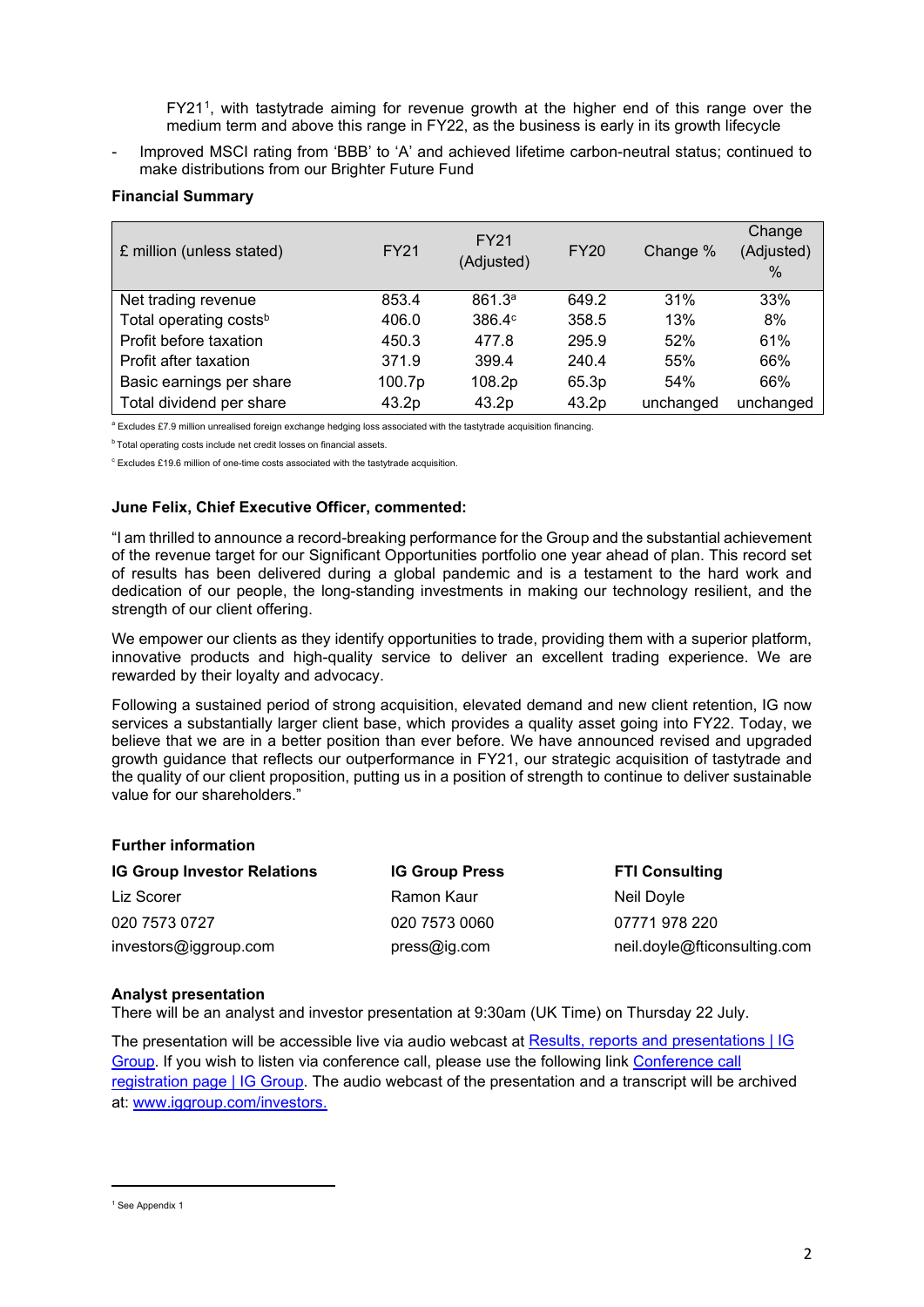## **Non-IFRS performance measures**

IG Group management believes that the non-IFRS performance measures included in this document provide valuable information to the readers of the financial statements as they enable the reader to identify a more consistent basis for comparing business performance between financial periods and provide more detail concerning the elements of performance which the managers of these businesses are most directly able to influence or are relevant for an assessment of the Group. They also reflect an important aspect of the way in which operating targets are defined and performance is monitored by IG Group management. However, any non-IFRS performance measures in this document are not a substitute for IFRS measures and readers should consider the IFRS measures as well. Refer to appendix 2 for further information and calculations of non-IFRS performance measures included throughout this document, and the most directly comparable IFRS measures.

## **Forward-looking statements**

This preliminary statement, prepared by IG Group Holdings plc (the "Company"), may contain forwardlooking statements about the Company and its subsidiaries (the "Group"). Such forward-looking statements can be identified by the use of forward-looking terminology, including the terms "believes", "projects", "estimates", "plans", "anticipates", "targets", "aims", "continues", "expects", "intends", "hopes", "may", "will", "would", "could" or "should" or, in each case, their negative or other various or comparable terminology.

Forward-looking statements involve known and unknown risks, uncertainties, assumptions and other factors which are beyond the Company's control and are based on the Company's beliefs and expectations about future events as of the date the statements are made. If the assumptions on which the Group bases its forward-looking statements change, actual results may differ from those expressed in such statements. There are a number of factors that could cause actual results and developments to differ materially from those expressed or implied by these forward-looking statements, including those set out under "Principal Risks" in the FY20 Group Annual Report for the financial year ended 31 May 2020. The Annual Report can be found on the Company's website (www.iggroup.com).

Forward-looking statements speak only as of the date they are made. Except as required by applicable law and regulation, the Company undertakes no obligation to update these forward-looking statements.

### **No offer or solicitation**

This announcement is not intended to, and does not constitute, or form part of, any offer to sell or an invitation to purchase or subscribe for any securities or a solicitation of any vote or approval in any jurisdiction.

### **No profit forecasts or estimates**

No statement in this announcement is intended as a profit forecast or estimate for any period

Some numbers and period on period percentages in this statement have been rounded or adjusted to ensure consistency with the financial statements. This may lead to differences between subtotals and the sum of individual numbers as presented. Acronyms used in this report are as defined in the Group's Annual Report.

## **About IG**

IG Group has been at the forefront of trading innovation since 1974. Since then, we've evolved into a global fintech company incorporating the IG, tastytrade, IG Prime, Spectrum, Nadex and DailyFX brands, with a presence in Europe, North America, Africa, Asia-Pacific and the Middle East.

Our award-winning products and platforms empower ambitious people the world over to unlock opportunities around the clock, giving them access to over 19,000 financial markets. Today, more than 400,000 clients call IG Group home.

IG Group Holdings plc is an established member of the FTSE 250 and holds a long-term investment grade credit rating of BBB- with a stable outlook from Fitch Ratings.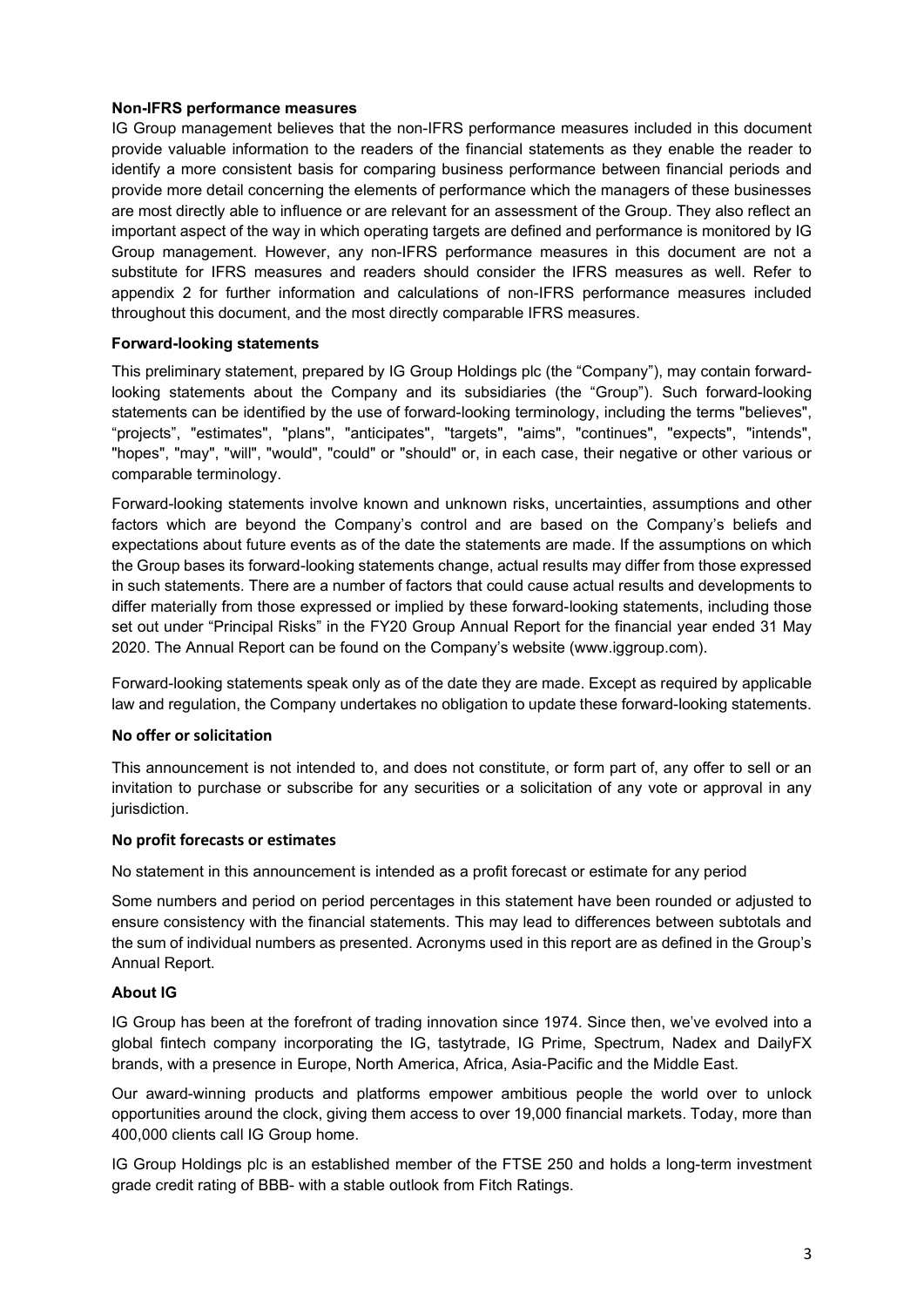## **Chief Executive Officer's Review**

## **Record year for revenue, profit and active clients**

We are a purpose-led global financial technology and trading business that seeks to provide our clients with the access, products, tools and education they need to take control of their financial future. This year has been outstanding for the Group in a number of ways.

We built on our record performance from the first six months of the financial year to deliver our bestever set of results, with adjusted net trading revenue up 33% on the prior year at £861.3 million. Revenue growth was driven by our substantially larger client base, with 313,300 clients trading with us during the year, 31% higher than the prior year, which represents a significant increase in the size of our active client base.

While we undoubtedly benefitted from the sustained high levels of financial market volatility, we believe it is the long-standing investment that we have made in our technology, in our brand and marketing, and in our people that made these results possible. This investment positioned the Group to efficiently capture the increased demand for our products generated by the macro tailwinds of increasing selfdirected investing, wealth accumulation and transfer, and digital sophistication.

In FY21, we delivered a 39% increase in first trades to 134,800 from a 15% increase in targeted marketing investment. The new clients we have onboarded are exhibiting similar characteristics to our existing client base with retention rates remaining comparable to historical averages. This gives us confidence in the sustainability and quality of our client base. Clients continued to fund their accounts, with IG holding funds of £3.1 billion at 31 May, which equates to an average client balance of more than £10,000. Well-funded accounts indicate that a client is ready to trade when they identify the right opportunity.

## **Delivering on our strategy**

In May 2019 we announced ambitious targets: to grow revenue from our Core Markets by 3 - 5% per annum over the medium-term and to deliver an incremental £100 million from our portfolio of Significant Opportunities by FY22. FY21 saw us exceed our expectations against these targets.

Our Core Markets delivered revenue of £709.5 million representing a compound annual growth rate (CAGR) of 30% over the two-year period since the announcement of our targets. The rate of growth achieved by these markets is materially ahead of our expectations and has been supported by a sustained period of high market volatility and our ability to capture the opportunities that this presented.

Within the UK and European businesses we have seen a substantial increase in the number and value of retail clients, with the revenue generated by these clients growing in FY21 by over 50% on the prior year. IG's brand strength in this region has facilitated this growth, with IG capturing 29% of primary accounts and a market-leading position in the UK.<sup>[1](#page-3-0)</sup> We also remain a market leader across the EU leveraged market.

Our stock trading business grew its revenue by 184% in FY21 and now serves almost 90,000 active clients with assets under administration of £3.3 billion. This business had an outstanding Q3 with 18,300 first trades bolstered by a peak in interest in a small number of US equities in response to the 'short squeeze' initiated on those stocks by retail traders collaborating through social media.

In our Significant Opportunities portfolio, we delivered revenue of £151.8 million, substantially achieving the £160 million revenue target one year ahead of plan and providing evidence of the Group's ability to diversify our revenue base. We chose to accelerate our strategy in January when we announced our acquisition of tastytrade, a high-growth, high-margin US options and futures platform that materially

<span id="page-3-0"></span><sup>1</sup> Investment Trends UK Trading Behaviour Report, May 2021.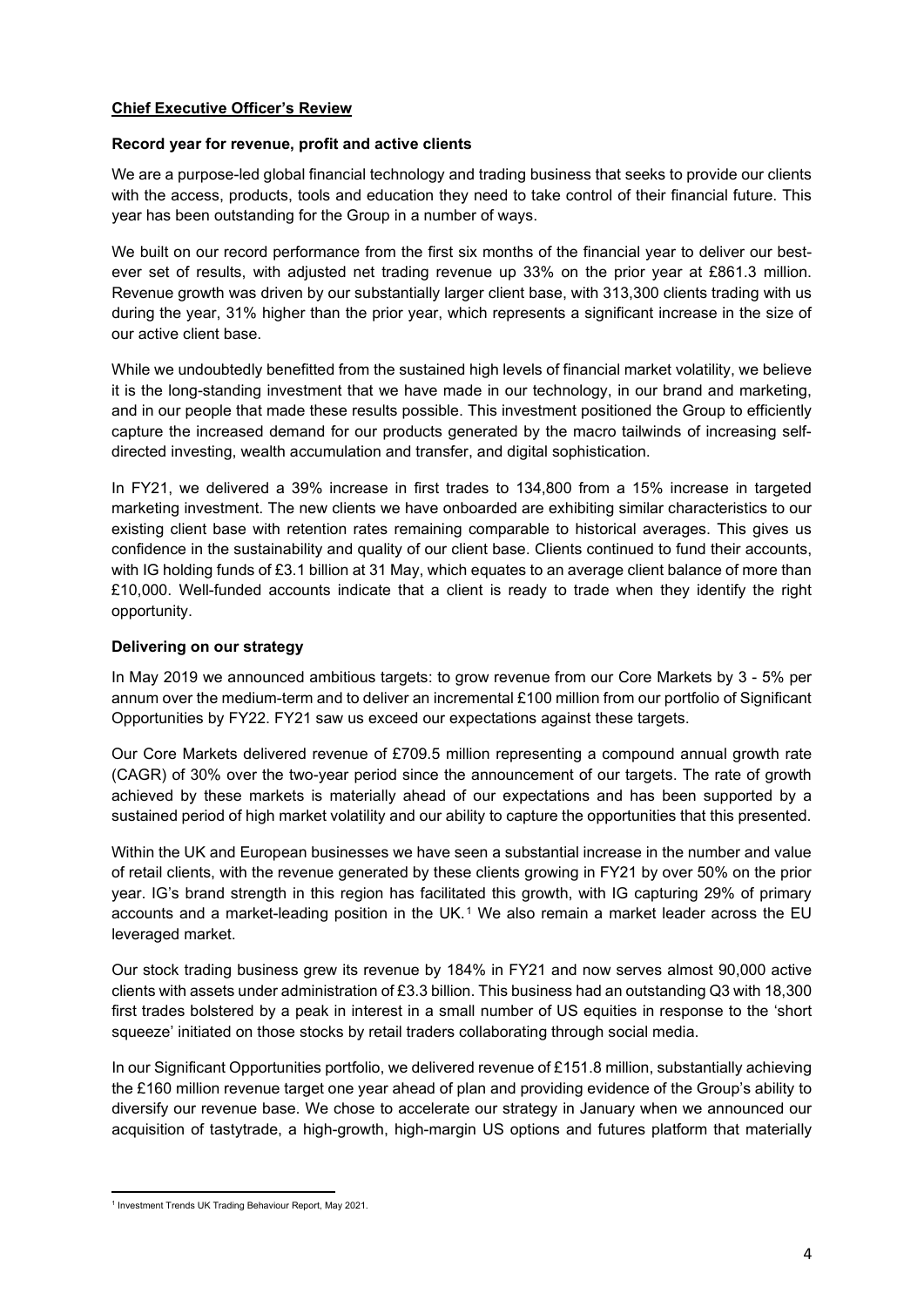enhances our presence in the US and provides an additional exchange traded derivatives (ETD) business to our portfolio.

In Japan, we saw continued success with our focus on localisation, driving a 48% year-on-year increase in revenue to £68.7 million. Following extensive local market research, we delivered a targeted programme of customisation for our Japanese clients in FY21. This was supported by increased investment in social media to further build our online presence and a successful use of influencers to strengthen our multi-channel marketing approach. Our experience in Japan provides a proven approach for further geographic expansion.

Spectrum, our pan-European multilateral trading facility (MTF), continued to build momentum in FY21 following its launch in October 2019 (FY20), doubling its client base to 5,400 while more than tripling the revenue per client. In January, we signed our first third-party Standard Member and are in advanced discussions with major brokers and issuers who are interested in partnering with us to deliver additional on-exchange products across the EU. We will continue to invest in this opportunity to deliver the next stage of growth and will be launching an expanded product set in FY22.

## **Revised strategic growth guidance**

Following the completion of the tastytrade acquisition on 28 June, and the substantial achievement of our earlier strategic growth targets one year ahead of plan, we are now upgrading our guidance on the medium-term revenue growth of the business.

We have replaced Core Markets with 'Core Markets+' which now includes the existing businesses together with the now established businesses of IG Prime, Japan, and Emerging Markets. The expanded group broadly consists of all of our over-the-counter (OTC) derivatives businesses as well as our stock trading business. We expect the revenue generated from these businesses to moderate in FY22 and then deliver growth of 5 - 7% per annum over the medium term. The pro forma revenue from these businesses in FY21 was £825.2 million<sup>1</sup>.

We have replaced Significant Opportunities with 'High Potential Markets' which now includes those businesses where we anticipate higher rates of medium-term growth and further diversification of the Group's revenue. This brings together all of our US businesses, including tastytrade, and Spectrum in Europe. Pro forma FY21 revenue from this portfolio would have been £136.7 million<sup>1</sup>, of which £100.6 million would have been contributed by tastytrade. We anticipate revenue growth of 25 - 30% per annum over the medium term for these businesses overall, with tastytrade anticipated to deliver revenue growth at the higher end of this range. For FY22, we would anticipate tastytrade to be above this range, on an annualised basis, as the business remains early in its growth lifecycle.

## **tastytrade**

The tastytrade acquisition is a strategic transaction that expands and diversifies the Group's growth drivers through entry into the world's largest listed derivatives market. With an estimated 1.5 million retail traders, the US options and futures market is larger than the global CFD/FX and European turbo markets combined.[2](#page-4-1)

The transaction significantly increases the scale and relevance of IG's existing US businesses through the acquisition of a fast-growing, high-margin brokerage business, tastyworks, that is well-positioned to benefit from the structural growth in self-directed investing in the US listed options and futures market. The team have also proven their ability to innovate and disrupt with the creation of their uniquely developed financial media network to bring authentic, fun and actionable research and content to their clients through tastytrade. I am personally thrilled to welcome the tastytrade group of businesses to the

<span id="page-4-0"></span><sup>&</sup>lt;sup>1</sup> See Appendix 1.

<span id="page-4-1"></span><sup>2</sup> Latest Investment Trends market reports and internal analysis.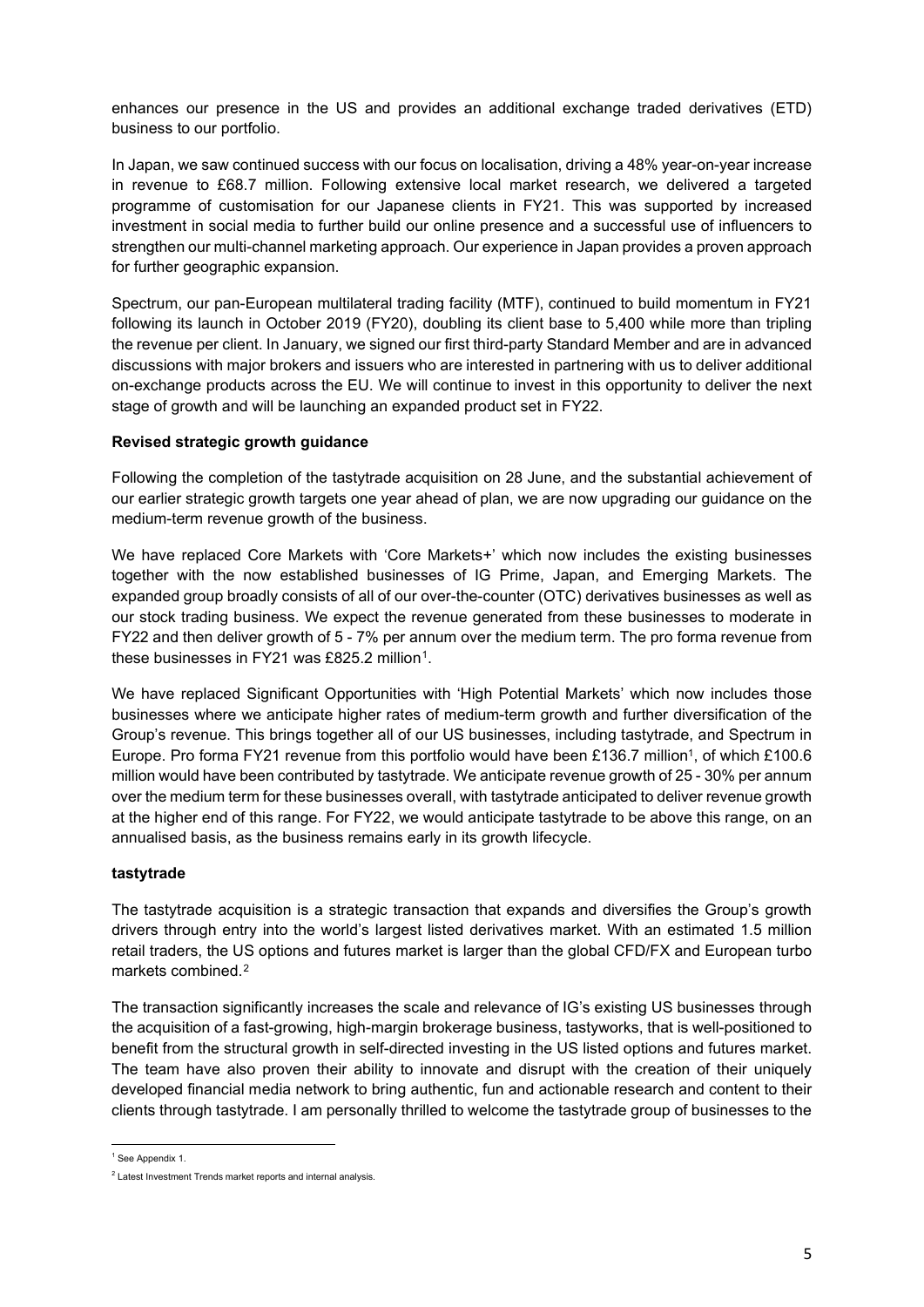IG family. IG and tastytrade share a strong culture and client-centric ethos. Both companies also focus on the same client demographic of ambitious, self-directed retail traders.

On a pro forma IG FY21 basis, tastytrade's total revenue was £100.6 million<sup>1</sup>, and operating profit was £45.8 million. This was driven by growth in the active client base as a result of continued strong client acquisition, with 129,000 active accounts in the period from 101,800 active clients. The strong performance that these results highlight reinforces our confidence in the future growth prospects of the business.

Looking forward to FY22, our first focus for tastytrade will be to deliver continued growth in the US market. The team will be laser-focused on this and will be seeking to capture market share in the US options market in order to deliver on this expectation. However, there are a number of additional opportunities that we have identified which we believe will drive further value from the combination of IG and tastytrade. We will refine these plans over the coming months now that we've completed the acquisition but I can share our first thoughts with you today.

Firstly we will be seeking to maximise our share of wallet from our existing US client base across IG US, our retail foreign exchange dealer (RFED), Nadex, DailyFX and tastytrade. The teams will be working closely together to seize opportunities where we can deliver more from these businesses together than we could individually. We see opportunities to bring IG and tastytrade's collective capabilities together to grow the US business faster by collaborating on client acquisition and education, strategic marketing, new products and cross-selling across the businesses.

Secondly, IG has a proven track record of geographic expansion having established a presence in 17 countries. We will use this experience, our long-standing regulatory relationships and our deep capability in multi-channel marketing to support tastytrade's international expansion ambitions. We are evaluating and prioritizing the best markets to target for expansion and initial indications are positive.

Thirdly, we will also seek to use IG's marketing expertise to further develop tastytrade's search engine optimisation (SEO) activity, adopting the approach that IG has successfully followed across our global website and specifically within our Emerging Markets business. To date, tastytrade has grown at a remarkable speed through informal channels and some social media; bringing IG's well-developed and sophisticated marketing processes together with tastytrade's existing skillset will deliver further growth at tastytrade.

## **Resilience**

It has taken a truly exceptional response from our people around the world to deliver the outstanding results in FY21. They responded with speed, agility and dedication in the challenging work environment caused by the pandemic and I am incredibly proud of what we have achieved together. We know that it has been far from easy and we have taken care to ensure that our people feel supported throughout these uncertain times. During the course of the year we launched an online 'working from home' hub where our staff could access a range of wellbeing tools including our Employee Assistance Programme and counselling services. In addition to this we held a number of specific events that promoted physical, mental and social wellbeing. We care deeply about our people and have run an annual employee engagement survey since 2013 to better understand their feelings and engagement. This year wellbeing became a key driver of engagement for the first time and I am delighted that nearly 90% of our people feel that they work in an open-minded, compassionate and safe environment.

Our technology and systems have also been resilient in the face of incredible demands, handling average daily trading volumes that were double those seen in FY19 and peaks many times above the level of activity seen before the Covid-19 pandemic, including over 25,000 new account applications in one three-day period. To preserve the quality of service to our existing client base, we chose at one time to restrict new client account opening and increased our onboarding thresholds.

We have invested systematically in our platforms so they can scale in line with our growth ambitions. As a result, we materially increased our technology capacity over the course of the year and will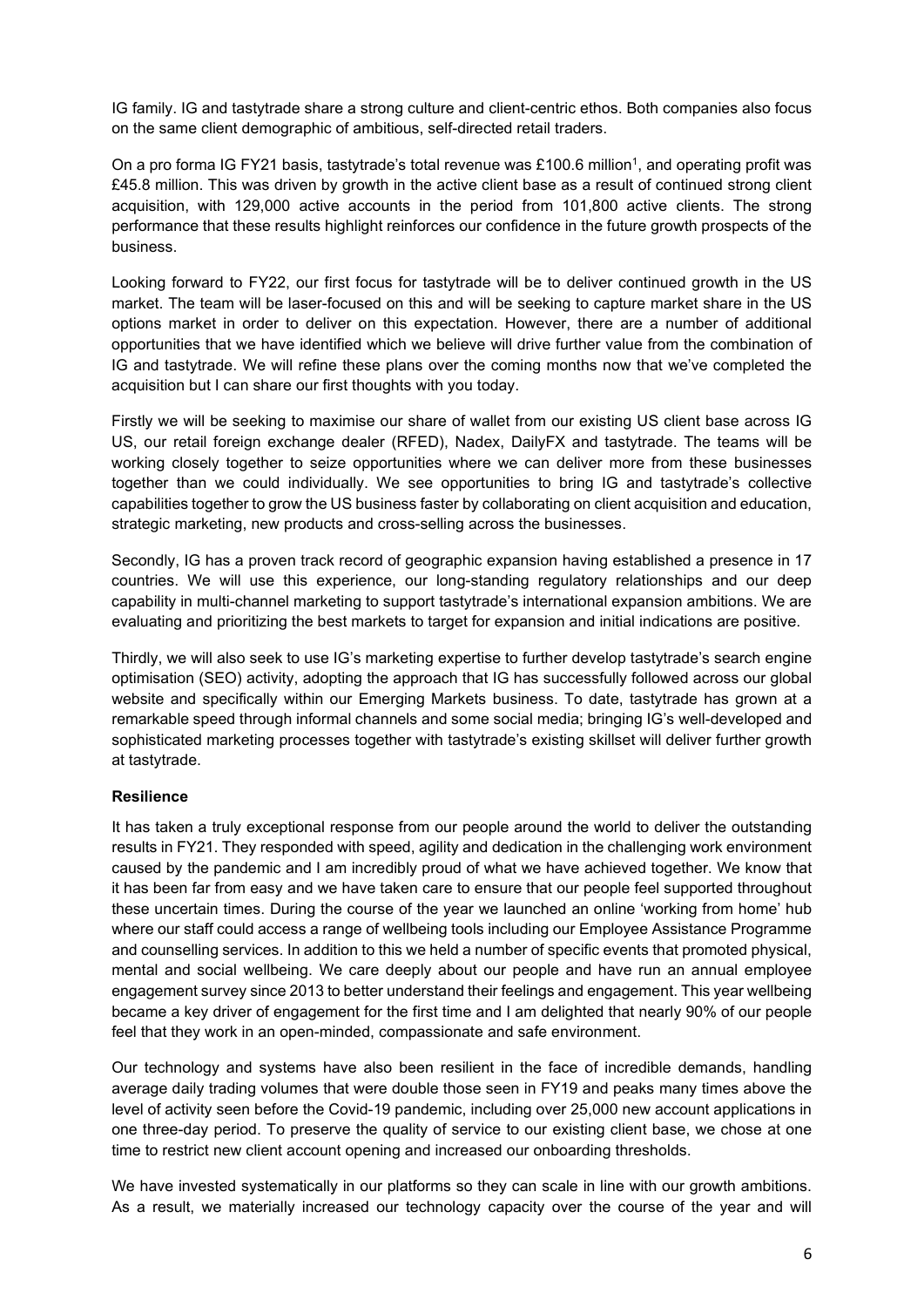continue to invest in operational capacity and resilience to deliver the service that our growing client base demands.

## **Conclusion**

Today we believe that we are in a stronger position than ever before. We have grown our client base, our revenues, and improved our profit margin through organic growth. We are accelerating our growth strategy with tastytrade and now have a material footprint in the world's largest listed derivatives market. With a combined client base of over 400,000 active traders across a wide geographic reach, we are well-positioned to benefit from the structural shift towards increasing digitalisation, ease of access to financial information, and the inexorable trend toward self-directed trading and investing.

While we anticipate FY22 trading activity to moderate compared to some of the record peaks in Q4 FY20 and at points this year, the significantly enlarged, high-quality client base that IG is known for will serve us well in the years ahead.

I would like to take this opportunity to thank our employees around the world for their hard work, commitment and continued focus throughout this challenging period. Without their contribution we would not have been able to deliver such an outstanding set of results or be so well positioned to deliver future growth.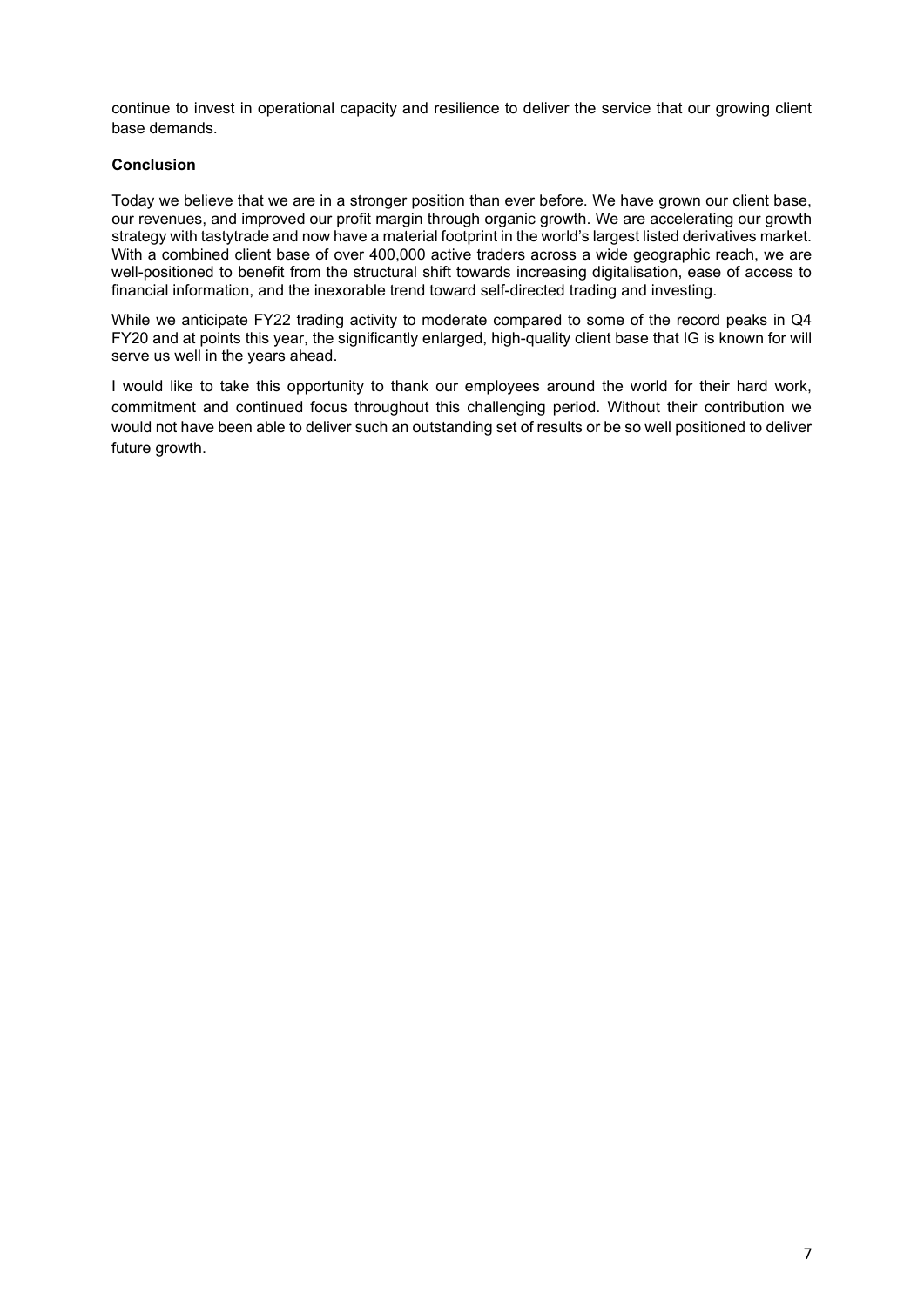## **Chief Financial Officer's Statement**

I am delighted to report an exceptional year of record revenue and profit for the Group. Net trading revenue for the year was up 31% to £853.4 million from FY20. Excluding an unrealised foreign exchange hedging loss associated with the tastytrade acquisition financing, adjusted net trading revenue was up 33% to £861.3 million. This was driven by a sustained increase in our client base, which increased by 31% to 313,300 active clients during FY21. The record performance reflected an elevated level of market volatility through the financial year, as well as the strength of our brand and product to attract new clients, and the resilience of our technology to support the larger client base. These factors, combined with good cost management, enabled us to deliver a high degree of positive operating leverage, driving a significant increase in adjusted operating profit margin to 55.9%, up from 45.6% the year before.

Having substantially achieved our Significant Opportunities target, we have upgraded our forwardlooking guidance on our strategic initiatives, with the new High Potential Markets portfolio anticipated to grow revenues by 25 - 30% per annum over the medium term from FY21 pro forma revenue<sup>1</sup>, including tastytrade. On the newly designated Core Markets+ businesses, we are raising our revenue guidance for the medium term to growth of 5 - 7% per annum from FY22.

The Group's operating expense guidance for FY21 was an increase of 3% on our underlying cost base, plus a £10 million investment in a number of technology and operational projects to build capacity, scale and resilience in the business and to drive further growth. We finished the year in line with this guidance. Outside of this guidance, we chose to increase our discretionary marketing spend by 15% to capture the elevated level of client demand and there was an underlying increase in certain costs that flex with revenue and client activity. For FY22, we anticipate total operating costs to increase by around 4% on the pro forma combined IG and tastytrade FY21 operating costs<sup>1</sup>. We also anticipate incurring some one-time integration related costs in FY22, although these are not expected to be material.

Profit before taxation for the year was £450.3 million, up 52% from the prior year. Adjusting for the impact of the one-time transaction costs of the tastytrade acquisition, profit before taxation was up 61% to £477.8 million.

The effective tax rate (ETR) for the year was 17.4%, and 16.4% on an adjusted basis, resulting in a profit after taxation of £371.9 million and £399.4 million, respectively. Basic earnings per share were 100.7p, up 54%, and 108.2p on an adjusted basis. We anticipate the ETR for FY22 to be approximately 20% on a combined Group basis.

IG is a highly cash-generative business. The conversion rate of operating profit to own funds remains consistently above 100% and was 111% in FY21 reflecting adjustments for non-cash items. Liquidity remained very strong throughout the period, as our robust sources of liquidity enabled us to handle elevated levels of client activity and peaks in broker margin requirements, maintaining sufficient liquidity capacity at all times.

Broker margin reached a record level in the year at £683.3 million compared with a peak of £380.8 million in FY20, reflecting the elevated trading volumes we experienced throughout the year. As a result of record profits and strong cash conversion, own funds at 31 May 2021 were £1,058.5 million, an increase from £832.5 million in May 2020.

Our record profits and comprehensive risk management programme, which is central to our business model, also bolstered the Group's capital resources. At the end of May 2021 our regulatory capital was £860.7 million, up from £675.5 million in May 2020. This translates to a headroom above the regulatory capital requirement of £369.6 million. Our capital ratio was 34.9% at the end of May 2021, against a minimum requirement of 19.9%. Following completion of the tastytrade acquisition on 28 June, our capital ratio was 26.1%, remaining above the minimum requirement.

The Board have proposed a final dividend of 30.24 pence per share, which would maintain the Group's full-year cash dividend for FY21 at 43.2 pence per share as guided previously. We have commenced a review and update to our capital planning framework, which we will discuss in the coming year. Consideration of shareholder distributions, alongside other priorities such as current and future

<span id="page-7-0"></span><sup>&</sup>lt;sup>1</sup> See Appendix 1.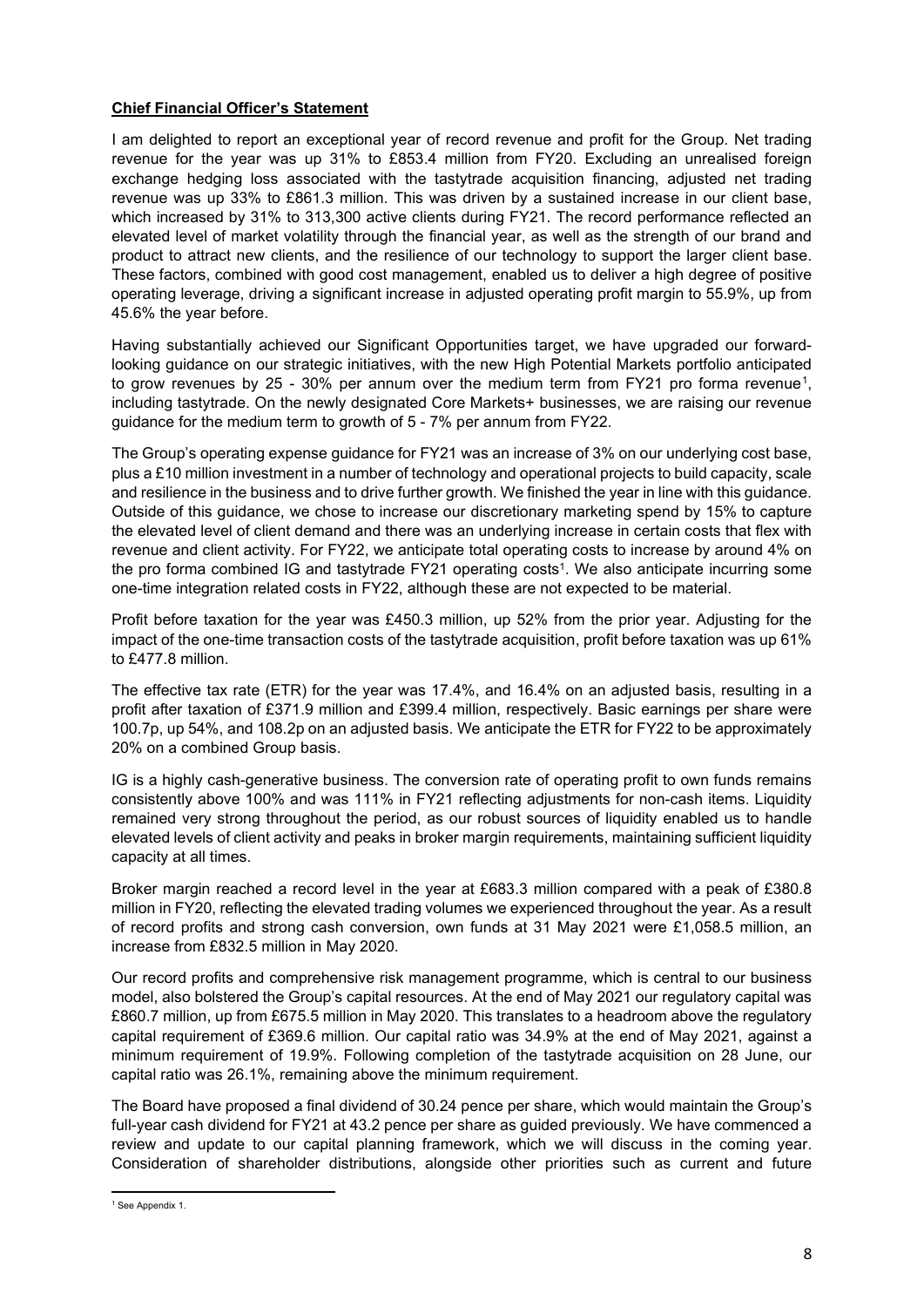regulatory capital requirements, operating capital requirements, and organic and select inorganic growth opportunities, will be the principal areas of focus.

In conclusion, it's been a record year of revenue and client numbers, backed up by good cost, liquidity, and capital management, which positions us well for future growth.

## **Business Performance Review**

### **Summary Group Income Statement**

| £ million                             | <b>FY21</b> | <b>FY21</b><br><b>Adjusted</b> | <b>FY20</b> | Change % | <b>Adjusted</b><br>Change % |
|---------------------------------------|-------------|--------------------------------|-------------|----------|-----------------------------|
| Net trading revenue                   | 853.4       | 861.3 <sup>1</sup>             | 649.2       | 31%      | 33%                         |
| Betting duty and FTT                  | (0.9)       | (0.9)                          | (7.4)       |          |                             |
| Net interest on client money          | 0.3         | 0.3                            | 5.0         |          |                             |
| Other operating income                | 7.7         | 7.7                            | 7.0         |          |                             |
| Net operating income                  | 860.5       | 868.4                          | 653.8       | 32%      | 33%                         |
| Operating expenses <sup>2</sup>       | (354.5)     | (334.9) <sup>3</sup>           | (314.2)     | 13%      | 7%                          |
| Variable remuneration                 | (51.5)      | (51.5)                         | (44.3)      | 16%      | 16%                         |
| <b>Total operating costs</b>          | (406.0)     | (386.4)                        | (358.5)     | 13%      | 8%                          |
| (Loss) / gain on sale of subsidiaries | (0.4)       | (0.4)                          | 0.7         |          |                             |
| <b>Operating profit</b>               | 454.1       | 481.6                          | 296.0       | 53%      | 63%                         |
| Net finance cost                      | (3.8)       | (3.8)                          | (0.1)       |          |                             |
| <b>Profit before taxation</b>         | 450.3       | 477.8                          | 295.9       | 52%      | 61%                         |
| Taxation                              | (78.4)      | (78.4)                         | (55.5)      |          |                             |
| <b>Profit after taxation</b>          | 371.9       | 399.4                          | 240.4       | 55%      | 66%                         |

 $1$  Excludes £7.9 million unrealised foreign exchange hedging loss associated with the tastytrade acquisition financing.

 $2$  Operating expenses include net credit losses on financial assets.

<sup>3</sup> Excludes £19.6 million of one-time costs associated with the tastytrade acquisition.

The following income statement analysis is based on the adjusted FY21 results, excluding the £7.9 million of unrealised foreign exchange hedging loss and £19.6 million of one-time costs, both relating to the tastytrade acquisition.

Adjusted net trading revenue in FY21 was a record £861.3 million, 33% higher than FY20. Revenue performance was consistently strong throughout the year, driven by a sustained increase in the Group's active client base, which experienced a step change in Q4 FY20, and continued to build steadily throughout FY21. The Group's active clients were 313,300 in FY21, an increase of 31% on FY20.

Levels of market volatility, although lower than the peak levels of Q4 FY20, remained elevated throughout FY21, providing clients with many trading opportunities. Revenue per client moderated to more normal levels following the Q4 FY20 volatility peaks, however the FY21 quarterly average revenue per OTC client remained 10% higher than the Q1 - Q3 FY20 average.

Total FY21 adjusted operating costs of £386.4 million increased by 8% on FY20. This reflects additional investment in advertising and marketing to capture increased client demand, investment in people and technology to support resilience and capacity projects, and inflationary increases, as well as a 16% increase in variable remuneration to £51.5 million. The increase in variable remuneration reflects both the outperformance of the Group against its internal targets and the increase in the number of eligible employees.

Adjusted operating profit of £481.6 million was 63% higher than FY20. Deducting net finance costs, the Group's adjusted profit before taxation was £477.8 million, 61% higher than FY20.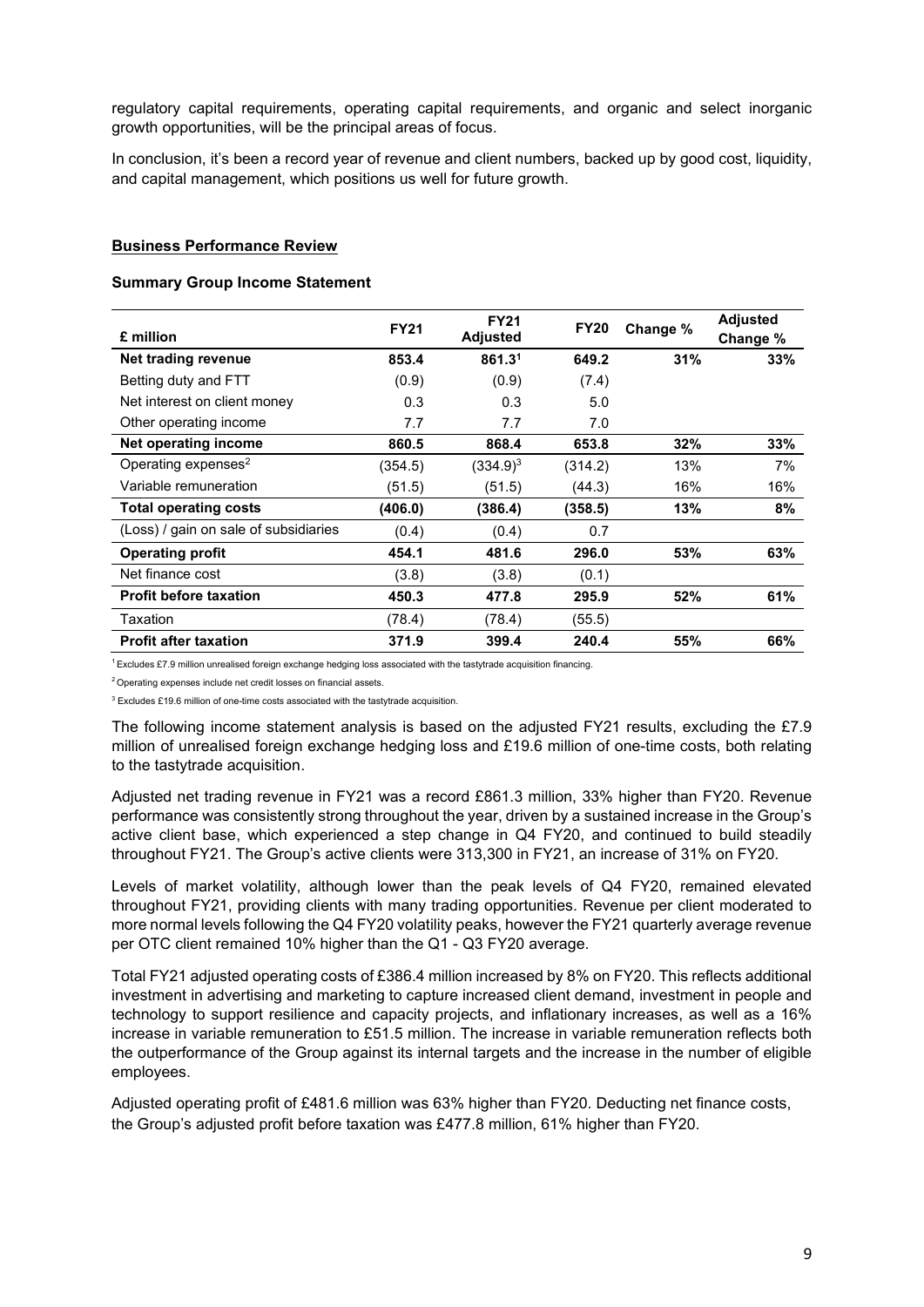## **Revenue performance**

|                               | Adjusted net trading revenue (£m) |             |          |  |
|-------------------------------|-----------------------------------|-------------|----------|--|
|                               | <b>FY21</b>                       | <b>FY20</b> | Change % |  |
| OTC leveraged derivatives     | 798.2                             | 617.2       | 29%      |  |
| Stock trading and investments | 38.7                              | 13.6        | 184%     |  |
| Exchange traded derivatives   | 24.4                              | 18.4        | 33%      |  |
| Group                         | 861.3                             | 649.2       | 33%      |  |

|                               | Active clients (000) |             |          |             | Revenue per client $(E)$ |          |
|-------------------------------|----------------------|-------------|----------|-------------|--------------------------|----------|
|                               | <b>FY21</b>          | <b>FY20</b> | Change % | <b>FY21</b> | <b>FY20</b>              | Change % |
| OTC leveraged derivatives     | 216.3                | 176.6       | 22%      | 3,690       | 3.496                    | 6%       |
| Stock trading and investments | 89.5                 | 54.9        | 63%      | 432         | 248                      | 74%      |
| Exchange traded derivatives   | 27.4                 | 19.8        | 38%      | 891         | 927                      | (4%)     |
| Group <sup>1</sup>            | 313.3                | 239.6       | 31%      |             |                          |          |

<sup>1</sup> Total Group active clients have been adjusted to remove the clients who are active in more than one product category (multi-product clients) to give a unique client count. In FY21 there were 19,900 multi-product clients, compared with 11,700 in FY20.

## **OTC leveraged derivatives**

FY21 OTC leveraged revenue was £798.2 million, 29% higher than FY20, reflecting a 22% increase in the number of active OTC leveraged clients and a 6% increase in the average revenue per client.

There were 216,300 active OTC leveraged clients in FY21. During the extreme market volatility in Q4 FY20, the Group onboarded a significant number of new clients, many of whom continued to trade throughout FY21. New client acquisition continued to be strong throughout FY21, with an additional 85,100 new active clients onboarded, a 19% increase on FY20. New OTC leveraged clients generated £162.5 million in revenue compared with £125.3 million in FY20, an increase of 30%.

Average revenue per client was £3,690, 6% higher than FY20, reflecting an increase in the level of client trading, noting that FY20 was heavily skewed by the significant increase in trading in Q4, whereas average revenue per OTC leveraged client has been steady across each quarter of FY21.

## **Stock trading and investments**

Revenue from stock trading and investments was £38.7 million in FY21, up 184% on FY20, reflecting a 63% increase in the number of stock trading clients served by the Group and a 74% increase in the average revenue per client.

Throughout FY21 the stock trading client base grew each month driven by a significant and sustained increase in new active clients, with 51,400 onboarded, an increase of 98% on FY20.

## **Exchange traded derivatives**

Revenue from exchange traded derivatives in FY21 was £24.4 million, 33% higher than FY20. Of this, £19.5 million was from Nadex, the Group's US retail-focused exchange, an increase of 10% on FY20. This was driven by a 28% increase in the number of active clients, with average revenue per client down 14%. Spectrum, the pan-European multilateral trading facility (MTF) which launched in October 2019 (FY20), delivered £4.9 million revenue compared with £0.6 million in FY20. During FY21, 3,800 new clients were onboarded, an increase of 44% on FY20.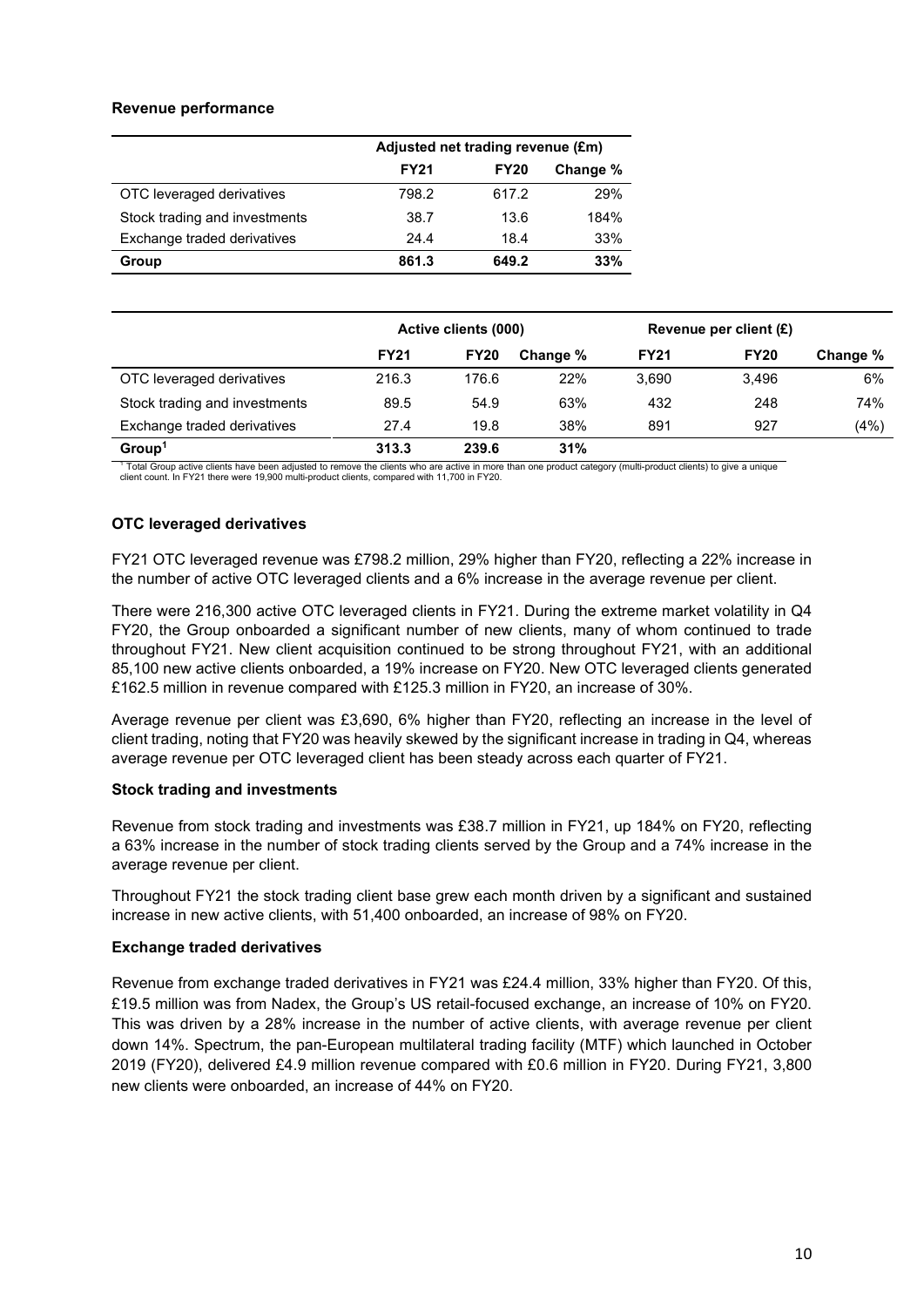## **OTC leveraged derivatives revenue – Core Markets**

|                           | Net trading revenue (£m) |             |          |  |
|---------------------------|--------------------------|-------------|----------|--|
|                           | <b>FY21</b>              | <b>FY20</b> | Change % |  |
| UK & EU                   | 420.1                    | 328.5       | 28%      |  |
| Australia                 | 119.7                    | 88.2        | 36%      |  |
| Singapore                 | 74.5                     | 56.7        | 31%      |  |
| EMEA non-EU               | 56.5                     | 53.8        | 5%       |  |
| <b>Total Core Markets</b> | 670.8                    | 527.2       | 27%      |  |

OTC leveraged revenue in the Core Markets was £670.8 million in FY21, 27% higher than FY20, from a 16% increase in the number of active clients and a 10% increase in the average revenue per client.

|                           |             | Active clients (000) |          |             | Revenue per client (£) |          |  |
|---------------------------|-------------|----------------------|----------|-------------|------------------------|----------|--|
|                           | <b>FY21</b> | <b>FY20</b>          | Change % | <b>FY21</b> | <b>FY20</b>            | Change % |  |
| UK & EU                   | 117.4       | 99.9                 | 18%      | 3.578       | 3.289                  | 9%       |  |
| Australia                 | 28.2        | 25.1                 | 12%      | 4.250       | 3,513                  | 21%      |  |
| Singapore                 | 13.1        | 11.7                 | 12%      | 5.683       | 4.843                  | 17%      |  |
| EMEA non-EU               | 9.2         | 8.5                  | 8%       | 6.161       | 6.344                  | (3%)     |  |
| <b>Total Core Markets</b> | 167.9       | 145.2                | 16%      | 3,996       | 3.631                  | 10%      |  |

UK and EU revenue in FY21 was £420.1 million, 28% higher than in FY20. The significant increase in revenue was driven by the 18% increase in the number of active clients trading, the result of good retention of the existing client base and the acquisition of 39,900 new active clients in the period, 17% higher than FY20. The revenue increase was most significant in our retail client segment, driven by record new client acquisition, resulting in an 18% increase in active clients and a 29% increase in the average revenue per client. Our professional client segment also saw a 5% increase in active clients and a 2% increase in revenue per client.

Revenue from Australia increased by 36% to £119.7 million, benefitting from a 12% increase in the active client base, and a 21% increase in revenue per client. In FY21 we acquired 10,100 new clients, an increase of 9% on FY20. On 29 March 2021, the Australian Securities and Investments Commission (ASIC) leverage restrictions were introduced. The impact on revenue in the last two months of FY21 was in line with expectations.

Singapore revenue was £74.5 million, 31% higher than FY20, reflecting a 12% increase in the number of active clients and a 17% increase in revenue per client. Acquisition was strong with 4,300 new clients onboarded, an increase of 5% on FY20.

EMEA non-EU revenue, which includes the Group's offices in Switzerland, Dubai and South Africa, was £56.5 million, 5% higher than FY20, with an 8% increase in active clients and a 3% reduction in revenue per client. Performance in this region, particularly in Switzerland and Dubai, is more concentrated in a small number of higher-value clients, and these markets did not see the same benefit from the increased new client demand and increased client activity as the broader Core Markets businesses.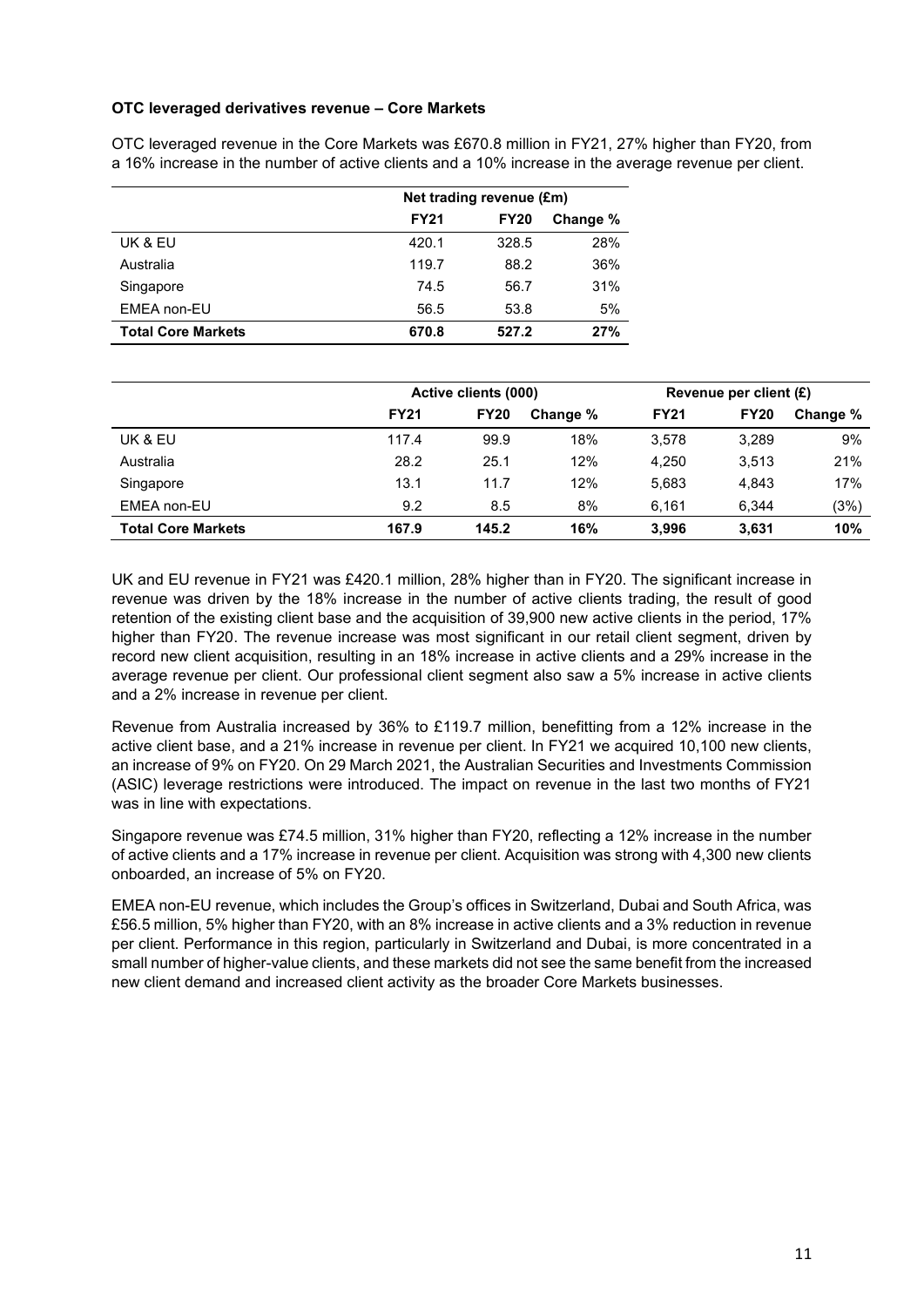## **OTC leveraged revenue – Significant Opportunities**

OTC leveraged revenue in the Significant Opportunities portfolio was £127.3 million in FY21, 41% higher than FY20, driven by the continued growth in the client base, 54% higher than FY20. Revenue per client reduced by 8%, driven by changing client mix as the portfolio continued to develop.

|                                        | Net trading revenue (£m) |             |          |  |
|----------------------------------------|--------------------------|-------------|----------|--|
|                                        | <b>FY21</b>              | <b>FY20</b> | Change % |  |
| Japan                                  | 68.7                     | 46.6        | 48%      |  |
| <b>Emerging Markets</b>                | 34.7                     | 28.4        | 22%      |  |
| US                                     | 11.6                     | 5.8         | 101%     |  |
| IG Prime                               | 12.3                     | 9.2         | 33%      |  |
| <b>Total Significant Opportunities</b> | 127.3                    | 90.0        | 41%      |  |

|                                        | Active clients (000) |             |          | Revenue per client (£) |             |          |
|----------------------------------------|----------------------|-------------|----------|------------------------|-------------|----------|
|                                        | <b>FY21</b>          | <b>FY20</b> | Change % | <b>FY21</b>            | <b>FY20</b> | Change % |
| Japan                                  | 24.0                 | 16.4        | 46%      | 2,867                  | 2,836       | 1%       |
| <b>Emerging Markets</b>                | 9.5                  | 7.2         | 32%      | 3.657                  | 3.942       | (7%)     |
| US                                     | 14.6                 | 7.5         | 95%      | 794                    | 772         | 3%       |
| IG Prime                               | 0.3                  | 0.3         | 25%      | 39.386                 | 37.075      | 6%       |
| <b>Total Significant Opportunities</b> | 48.4                 | 31.4        | 54%      | 2,630                  | 2,868       | (8%)     |

Japan revenue was £68.7 million in FY21, an increase of 48% on FY20 driven by a 46% increase in the active client base, with average revenue per client materially unchanged. The success of localisation, a new brand campaign, and influencer marketing resulted in the addition of 12,400 new clients in FY21, an increase of 30% on FY20.

Emerging Markets revenue increased by 22% as we continued to see natural demand for our products from locations where we do not have an office. Growth was driven by a 32% increase in the number of active clients, offset by a 7% reduction in average revenue per client.

US OTC leveraged revenue was £11.6 million, an increase of 101% on FY20. Active clients increased to 14,600, a 95% increase on FY20 as the client base continues to build. Average revenue per client increased 3% on FY20.

Revenue from IG Prime, our institutional business, in FY21 was £12.3 million, 33% higher than FY20. This was driven by a 25% increase in the number of clients, and a 6% increase in the average revenue per client, which for institutional clients is significantly higher than the average revenue per client in the other markets in the portfolio.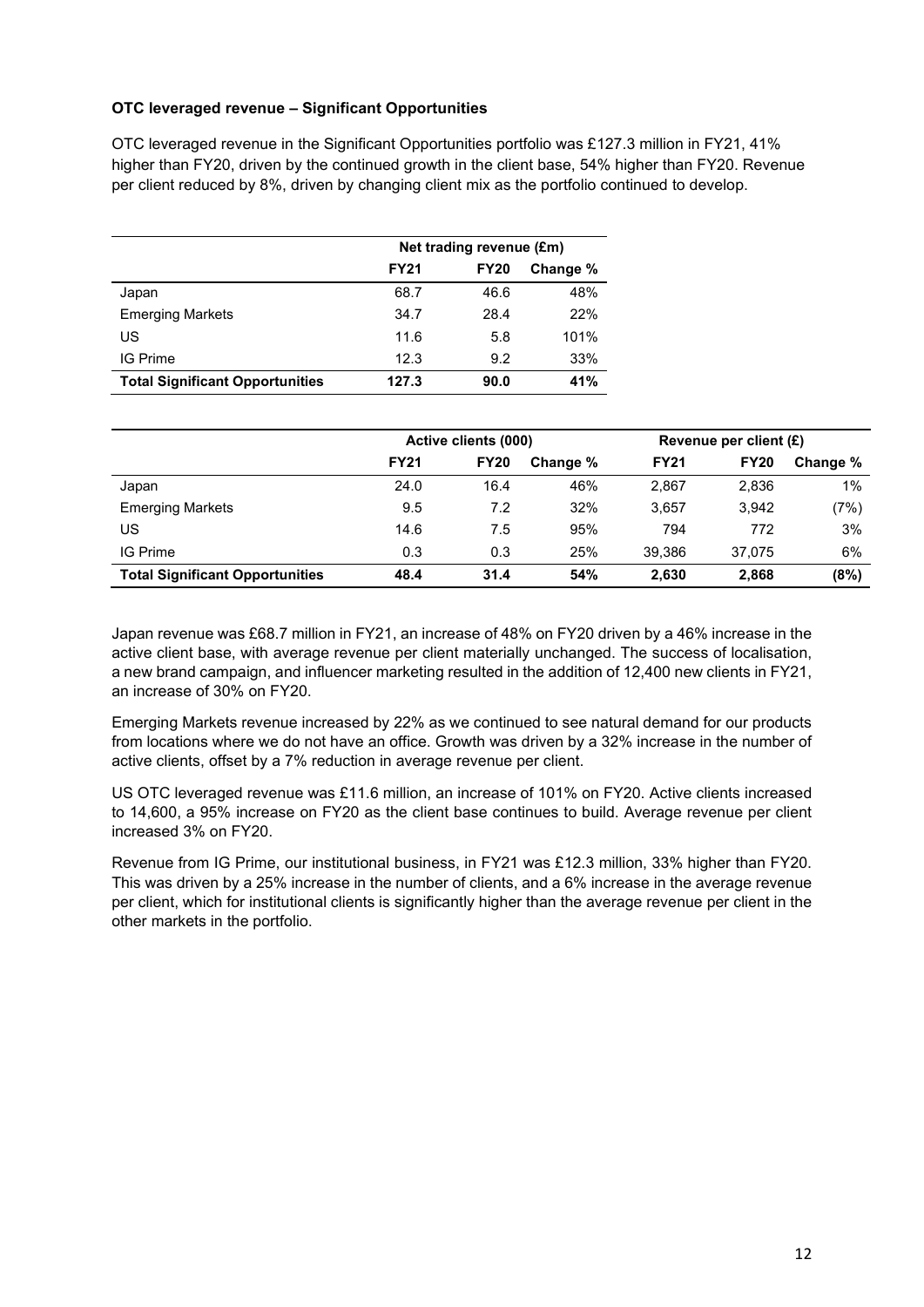## **Operating costs**

Total adjusted operating costs for FY21 were £386.4 million, 8% higher than FY20. Operating costs comprise operating expenses and variable remuneration. FY21 adjusted operating expenses were £334.9 million, 7% higher than FY20. Variable remuneration in FY21 was £51.5 million, 16% higher than FY20.

| £m                                   | <b>FY21</b> | <b>FY20</b> | Change % |
|--------------------------------------|-------------|-------------|----------|
| Fixed remuneration                   | 131.4       | 116.4       | 13%      |
| Advertising and marketing            | 71.1        | 61.8        | 15%      |
| Revenue-related costs                | 25.8        | 29.2        | (12%)    |
| IT. structural market data and comms | 25.9        | 21.5        | 20%      |
| Regulatory fees                      | 9.2         | 6.8         | 35%      |
| Depreciation and amortisation        | 25.7        | 25.6        | 1%       |
| Other costs                          | 45.8        | 52.9        | (14%)    |
| Total adjusted operating expenses    | 334.9       | 314.2       | 7%       |
|                                      |             |             |          |
| <b>Headcount at period end</b>       | 2,094       | 1,921       | 9%       |

Fixed remuneration increased by 13% in FY21 to £131.4 million. Of the £15.0 million increase in fixed remuneration, approximately £9 million related to headcount increases in the year combined with the annualised impact of headcount added in FY20. In FY21 headcount increased by 9% to 2,094, the majority of which was in our technology and operations functions to support resilience and scalability projects and to add capacity in client-facing operational teams. Approximately £4 million of the increase in fixed remuneration costs related to salary inflation, and the remainder of the increase related to oneoff costs, including a higher holiday pay accrual.

Advertising and marketing spend increased by 15% in FY21 to £71.1 million, reflecting a decision to increase the acquisition marketing spend to capture elevated client demand. This additional investment, along with the Group's established brand presence and organic marketing capability, enabled the Group to onboard 85,100 new OTC leveraged clients in the period, 14,300 new exchange traded derivatives clients, and 51,400 new stock trading and investments clients.

Revenue-related costs are variable items which tend to fluctuate with the level of client activity and include client payment charges, variable market data charges, and provisions for client and counterparty credit losses. In FY21 these costs were £25.8 million, 12% lower than FY20, due to a significant reduction in the charge for client and counterparty credit losses, the majority of which arose in March 2020. This charge reduced from £11.0 million in FY20 to £2.9 million in FY21. Client payment charges and variable market data charges together were 25% higher than FY20, reflecting the sustained increase in client activity across FY21.

IT maintenance, structural market data charges and communications costs were £25.9 million in FY21, an increase of 20% on FY20 reflecting additional investment in technology resilience and scalability projects and increased capacity to support higher levels of trading and client activity.

The Group is charged fees by the various regulators in the jurisdictions in which it operates, and in addition is required to make a contribution to the Financial Services Compensation Scheme (FSCS) in the UK. Regulatory fees were £9.2 million, 35% higher than FY20, which includes an additional FSCS supplementary levy of £1.2 million which was incurred in H1 FY21.

Depreciation and amortisation costs increased nominally to £25.7 million.

Other costs reduced by 14% to £45.8 million with the prior year including a £5 million charitable donation to the Brighter Future Fund. Excluding this, other costs reduced by 5% in FY21 reflecting lower staff travel and entertainment costs as a result of Covid-19 travel restrictions.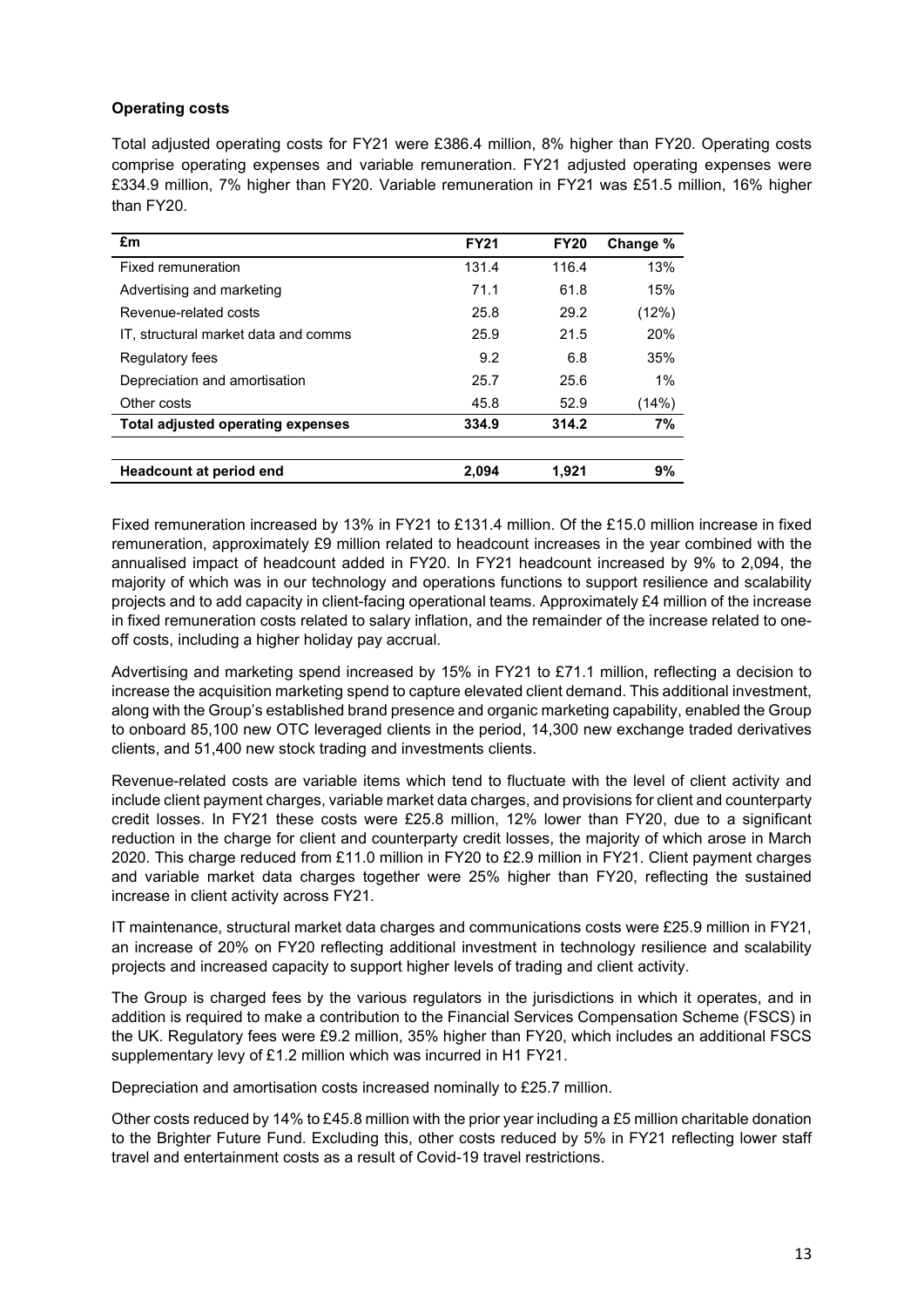| £m                       | <b>FY21</b> | <b>FY20</b> | Change % |
|--------------------------|-------------|-------------|----------|
| General bonus            | 30.5        | 24.8        | 23%      |
| Share-based compensation | 11.2        | 11.3        | (1%)     |
| Sales bonuses            | 9.8         | 8.2         | 20%      |
| Variable remuneration    | 51.5        | 44.3        | 16%      |

In terms of variable remuneration, the charge for the general bonus pool increased to £30.5 million, up 23% compared with FY20. The general bonus charge reflected the Group's performance against its internal financial and non-financial targets, and the increase in the number of eligible employees.

Share-based compensation costs relate to the long-term incentive plans for senior management and reflect the size of the awards and the extent to which they are expected to vest, which is driven predominantly by earnings per share (EPS) and relative Total Shareholder Return performance.

Sales bonuses increased by 20% to £9.8 million reflecting higher commission payments to sales staff for the onboarding and management of their own-sourced high-value clients.

| £m (unless stated)                                                         | <b>FY21</b> | <b>FY21</b><br><b>Adjusted</b> | <b>FY20</b> | Change<br>% | <b>Adjusted</b><br>Change<br>% |
|----------------------------------------------------------------------------|-------------|--------------------------------|-------------|-------------|--------------------------------|
| Operating profit                                                           | 454.1       | 481.6                          | 296.0       | 53%         | 63%                            |
| Net finance costs                                                          | (3.8)       | (3.8)                          | (0.1)       | n/m         | n/m                            |
| <b>Profit before taxation</b>                                              | 450.3       | 477.8                          | 295.9       | 52%         | 61%                            |
| Taxation                                                                   | (78.4)      | (78.4)                         | (55.5)      | 41%         | 41%                            |
| <b>Profit after taxation</b>                                               | 371.9       | 399.4                          | 240.4       | 55%         | 66%                            |
| Weighted average number of shares for the<br>calculation of EPS (millions) | 369.2       | 369.2                          | 368.1       |             |                                |
| Basic earnings per share (pence per share)                                 | 100.7       | 108.2                          | 65.3p       | 54%         | 66%                            |

## **Earnings per share**

Adjusted operating profit in the period was £481.6 million, 63% higher than FY20. After net finance costs of £3.8 million, adjusted profit before taxation was £477.8 million.

The FY21 effective tax rate (ETR) was 16.4% based on adjusted profit after taxation (FY20: 18.8%). This reduction compared to the FY20 rate was due to the recognition of additional US tax losses and prior year adjustments. The ETR for FY22 is anticipated to be approximately 20% on an adjusted basis which includes the effects of the tastytrade acquisition but excludes the impact of one-off tax adjustments arising on the acquisition itself. The ETR is dependent on a mix of factors including taxable profit by geography, tax rates levied in those geographies and the availability and use of taxable losses. The future ETR may also be impacted by changes in our business activities, client composition and regulatory status, which could affect our exemption from the UK Bank Corporation Tax surcharge.

Basic adjusted EPS increased by 66% from 65.3 pence per share in FY20 to 108.2 pence per share in FY21.

## **Dividend**

A proposed final dividend of 30.24 pence per share will be paid on 21 October 2021 to those shareholders on the register at the close of business on 24 September 2021. This would represent a total FY21 dividend paid of 43.2 pence per share.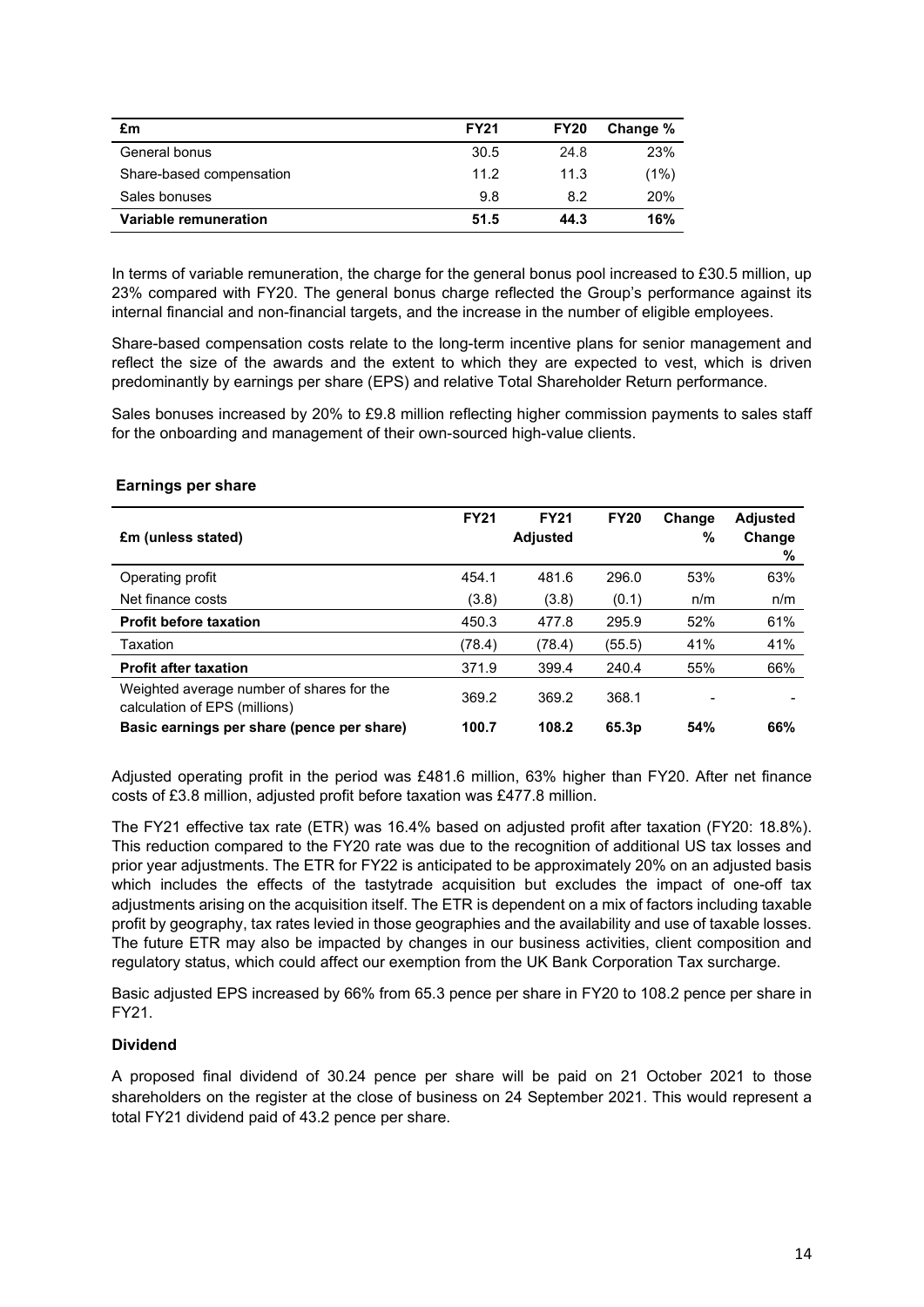## **Summary Group Balance Sheet**

| £m                                         | 31 May 2021 | 31 May 2020 |
|--------------------------------------------|-------------|-------------|
| Goodwill                                   | 107.3       | 108.1       |
| Intangible assets <sup>1</sup>             | 32.7        | 39.1        |
| Property, plant and equipment <sup>2</sup> | 17.4        | 17.0        |
| Operating lease net asset                  | (1.9)       | 0.1         |
| <b>Fixed assets</b>                        | 155.5       | 164.3       |
| Cash in IG accounts                        | 655.2       | 486.2       |
| Amounts at brokers                         | 710.6       | 437.4       |
| Own funds in client money                  | 60.9        | 66.5        |
| Liquid asset buffer                        | 86.1        | 83.8        |
| Long term bank borrowings                  | (100.0)     | (100.0)     |
| Client funds on balance sheet              | (354.3)     | (141.4)     |
| Own funds                                  | 1,058.5     | 832.5       |
| Working capital                            | (86.4)      | (61.8)      |
| Tax payable                                | (6.4)       | (9.9)       |
| Net deferred tax net asset                 | 12.1        | 10.8        |
| <b>Net assets</b>                          | 1,133.3     | 935.9       |

<sup>1</sup> Excludes goodwill

2 Excludes right-of-use assets

The balance sheet is presented on a management basis which reflects the Group's focus on alternative performance measures to monitor the Group's financial position, with particular focus on own funds and liquid assets which are deployed to meet the Group's liquidity requirements. These alternative performance measures are reconciled to the IFRS balances in appendix 2.

### **Liquidity**

The Group seeks to maintain a strong liquidity position at all times, ensuring that it has sufficient liquidity under both normal circumstances and stressed conditions to meet its working capital and other liquidity requirements including broker margin, the regulatory and working capital needs of its subsidiaries, and to fund adequate buffers in client money accounts. The Group's liquid assets comprise the following:

| £m                                   | 31 May 2021 | 31 May 2020 |
|--------------------------------------|-------------|-------------|
| Cash in IG bank accounts             | 655.2       | 486.2       |
| Amounts at brokers                   | 710.6       | 437.4       |
| Own funds in client money            | 60.9        | 66.5        |
| Liquid asset buffer                  | 86.1        | 83.8        |
| Liguid assets                        | 1,512.8     | 1,073.9     |
| Broker margin requirement            | (590.9)     | (326.0)     |
| Cash balances in non-UK subsidiaries | (248.0)     | (177.4)     |
| Own funds in client money            | (60.9)      | (66.5)      |
| <b>Available liquidity</b>           | 613.0       | 504.0       |
| of which:                            |             |             |
| Held as liquid asset buffer          | 86.1        | 83.8        |
| Dividend due                         | 130.4       | 111.7       |

Liquid assets increased by £438.9 million to £1,512.8 million during FY21, reflecting the strong performance and cash-generative nature of the Group during the period, and the increase in UK and European clients opting to enter into title transfer arrangements. The Group's cash in IG bank accounts increased by £169.0 million to £655.2 million.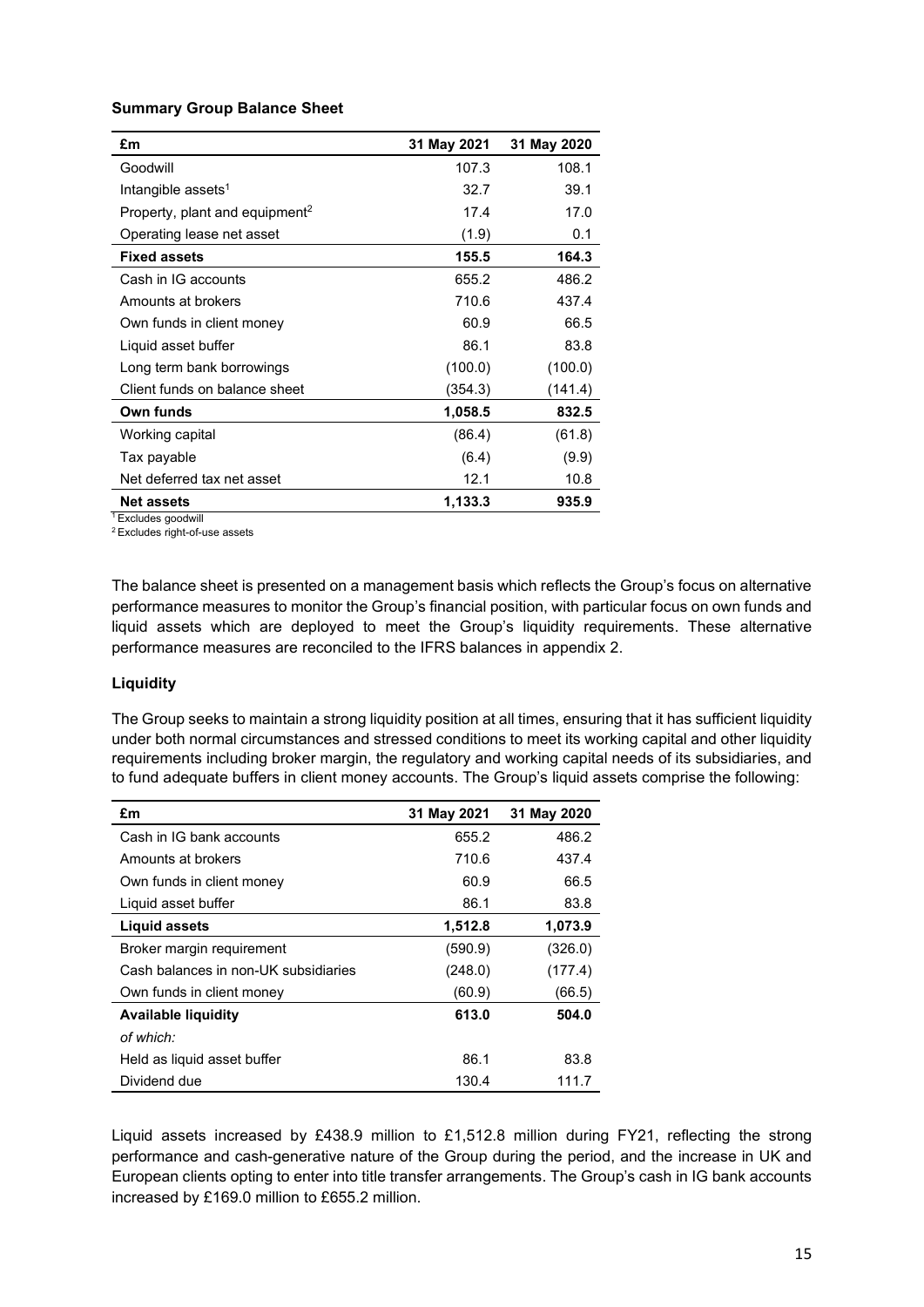The amounts at brokers, which comprise both cash and non-cash collateral, net of open derivative positions, increased by £273.2 million to £710.6 million as at 31 May 2021. This reflects the increased level in broker margin requirements that the group saw over the course of FY21.

The Group's liquidity management strategy enabled us to meet the increased liquidity requirements during FY21, including regularly repatriating excess cash from overseas. Cash generated from operations was used to fund the broker margin requirement, which was £264.9 million higher at 31 May 2021 than at 31 May 2020.

The maximum broker margin requirement in FY21 was £683.3 million, higher than the previous peak broker margin amount of £456.0 million in July 2018, reflecting the mix of client trading during periods of heightened market volatility.

The Group's available liquidity reflects the assets that are immediately available to meet additional liquidity requirements. Available liquidity was £613.0 million at 31 May 2021, £109.0 million higher than at 31 May 2020. For liquidity management and planning purposes, the Group conservatively excludes cash held by subsidiaries outside the UK from available liquidity. The amount of cash held in entities outside the UK was £248.0 million at 31 May 2021 (31 May 2020: £177.4 million).

In addition to the cash recognised on the balance sheet, as at 31 May 2021 the Group held £2,710.3 million (31 May 2020: £1,964.1 million) of client money in segregated bank accounts. These funds are held separately from the Group's own cash balances and are excluded from the Group's liquid assets.

| £m                            | 31 May 2021 | 31 May 2020 |
|-------------------------------|-------------|-------------|
| Liquid assets                 | 1.512.8     | 1,073.9     |
| Long-term bank borrowings     | (100.0)     | (100.0)     |
| Client funds on balance sheet | (354.3)     | (141.4)     |
| Own funds                     | 1,058.5     | 832.5       |

The Group's total liquid assets at the end of the period were £1,512.8 million (31 May 2020: £1,073.9 million). The Group's liquidity is provided by shareholders' funds supplemented by a £100 million bank term loan, client deposits at IG Bank in Switzerland, and client funds which have been transferred to the Group under title transfer arrangements. Client funds on balance sheet increased by £212.9 million during the period, as a result of an increased number of UK and European clients entering into title transfer arrangements.

The Group also has access to additional liquidity through a £100 million committed revolving credit facility which was undrawn at 31 May 2021 (31 May 2020: undrawn). This was supplemented in Q4 with a £25 million facility which was also undrawn at 31 May 2021.

The Group is a highly cash-generative business, and a significant amount of that cash supports hedging positions at brokers. The Group measures the strength of its balance sheet using its 'own funds' balance, a broader measure of the Group's liquidity position than cash, which takes into account the Group's liquid assets, less the Group's borrowings and client funds on its balance sheet. As at 31 May 2021, the Group had own funds of £1,058.5 million (31 May 2020: £832.5 million).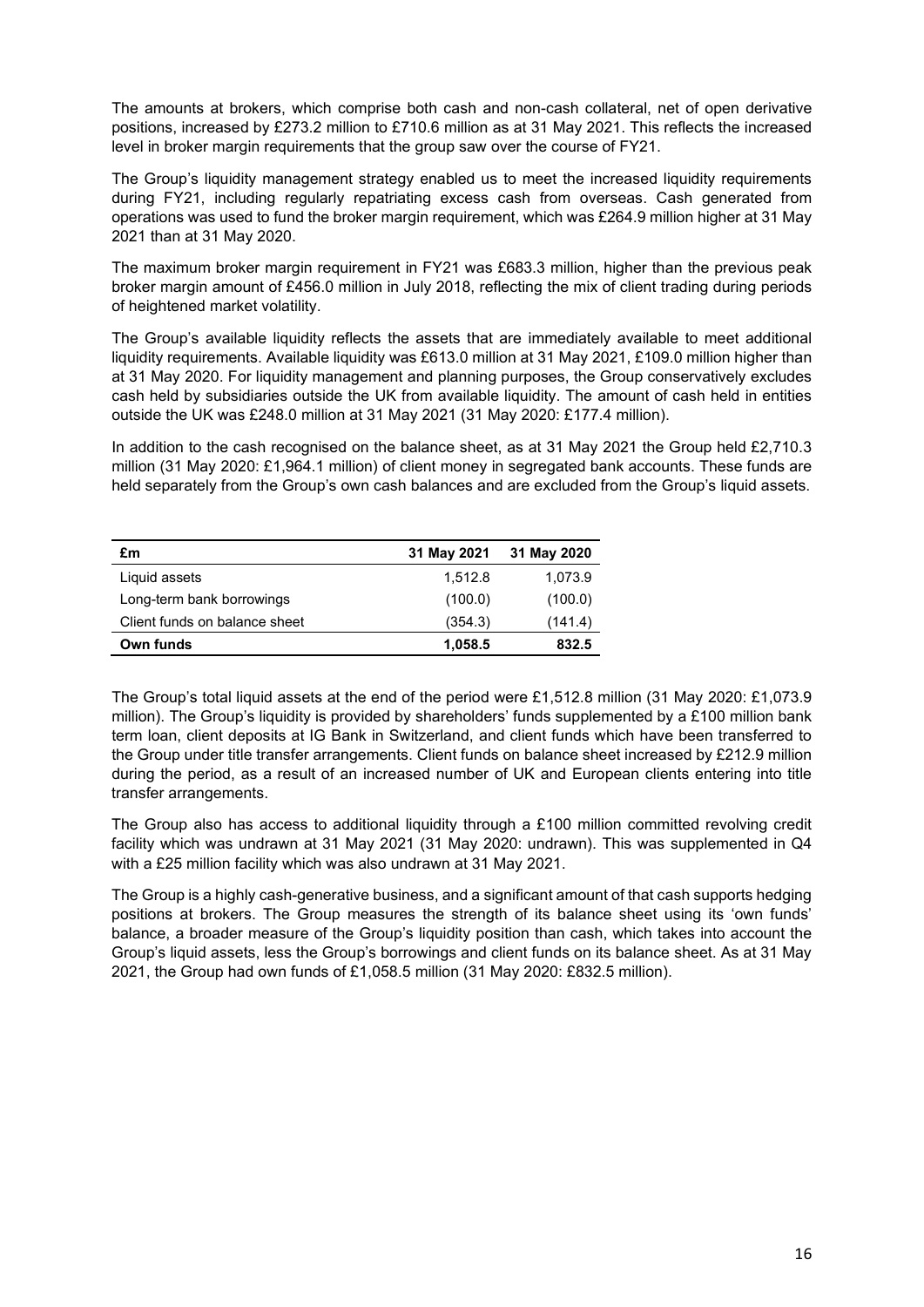## **Own funds flow**

| £m (unless stated)                                        | <b>FY21</b> | <b>FY20</b> |
|-----------------------------------------------------------|-------------|-------------|
| Operating profit                                          | 454.1       | 296.0       |
| Depreciation and amortisation                             | 25.7        | 25.6        |
| Lease liability payments                                  | (5.8)       | (7.3)       |
| Share based compensation                                  | 7.4         | 9.7         |
| (Profit)/loss on sale of subsidiaries                     | 0.4         | (0.7)       |
| Change in working capital                                 | 24.0        | 21.7        |
| Own funds generated from operations                       | 505.8       | 345.0       |
| as % of operating profit                                  | 111%        | 117%        |
| Taxes paid                                                | (83.0)      | (57.1)      |
| Net own funds generated from                              | 422.8       | 287.9       |
| operations                                                |             |             |
| Net interest paid                                         | (4.8)       | (0.8)       |
| Capitalised development costs                             | (3.3)       | (4.3)       |
| Capital expenditure                                       | (12.7)      | (12.0)      |
| Purchase of own shares held in employee<br>benefit trusts | (0.2)       | (1.5)       |
| Proceeds from sale of subsidiaries                        |             | 0.6         |
| Pre-dividend increase in own funds                        | 401.8       | 269.9       |
| Dividends paid                                            | (159.7)     | (159.2)     |
| Increase in own funds                                     | 242.1       | 110.7       |
|                                                           |             |             |
| Own funds at start of the year                            | 832.5       | 720.8       |
| Increase in own funds                                     | 242.1       | 110.7       |
| Impact of movement in exchange rates                      | (16.1)      | 1.0         |
| Own funds at the end of the year                          | 1,058.5     | 832.5       |

Own funds, including the impact of movement in exchange rates, increased by £226.0 million during FY21 (FY20: £111.7 million). Net own funds generated from operations were £422.8 million in FY21 (FY20: £287.9 million) and the conversion rate of operating profit into own funds was 111% in FY21 (FY20: 117%). This conversion rate is 6% lower than FY20 due to the significant increase in operating profit relative to the other adjustments which were broadly consistent with the prior year. Lease liability payments are lower as a result of a rent-free period during FY21. The reduction in share-based payments was offset by an increase in the bonus accrual within working capital, to reflect changes made to the Sustained Performance Plan scheme in FY21.

## **Regulatory capital**

The Group is supervised on a consolidated basis by the Financial Conduct Authority in the UK, which requires it to hold sufficient regulatory capital at both Group and individual entity levels to cover risk exposures, valued according to applicable rules, and any additional regulatory financial obligations imposed.

Shareholders' funds comprise share capital, share premium, retained earnings and other reserves and at 31 May 2021 totalled £1,133.3 million (31 May 2020: £935.9 million). The Group's regulatory capital resources are an adjusted measure of shareholders' funds, and as at 31 May 2021 totalled £860.7 million (31 May 2020: £675.5 million).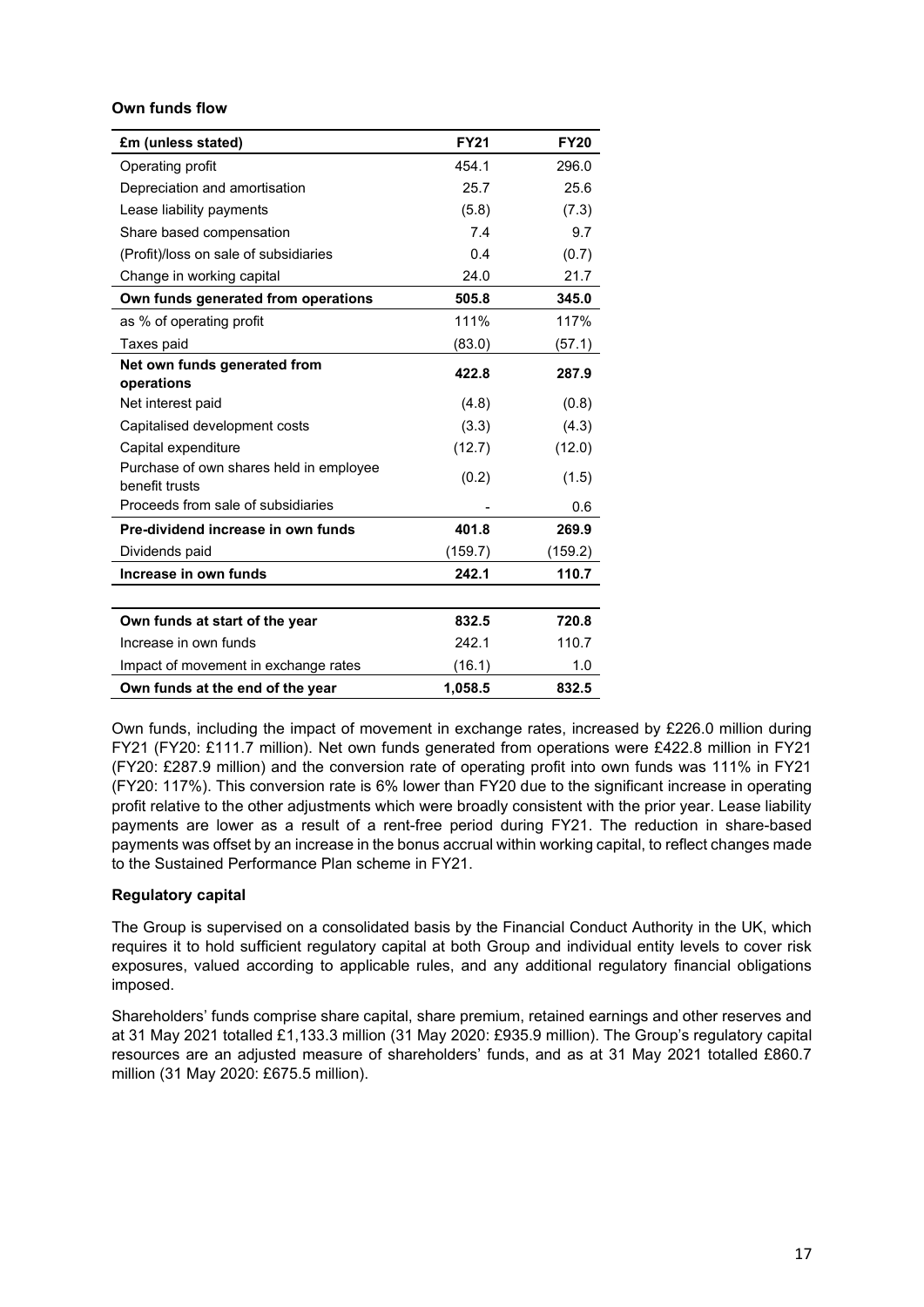| £m (unless stated)                             | 31 May 2021 | 31 May 2020 |
|------------------------------------------------|-------------|-------------|
| Shareholders' funds                            | 1,133.3     | 935.9       |
| Less foreseeable / declared dividends          | (130.4)     | (111.7)     |
| Less goodwill and intangible assets            | (140.0)     | (147.1)     |
| Less value adjustment for prudent<br>valuation | (2.2)       | (1.6)       |
| <b>Regulatory capital resources</b>            | 860.7       | 675.5       |
| Total Pillar 1 Risk Exposure Amounts           | 2,467.7     | 2,018.6     |
| Capital ratio                                  | 34.9%       | 33.5%       |
| Capital ratio requirement                      | 19.9%       | 19.9%       |
| <b>Total requirement</b>                       | 491.1       | 401.7       |
| <b>Capital headroom</b>                        | 369.6       | 273.8       |

The Group's capital ratio at 31 May 2021 was 34.9% (31 May 2020: 33.5%), above the required minimum capital ratio of 19.9% (31 May 2020: 19.9%), demonstrating the Group's solid capital base. Further details about the Group's capital requirement are published in the Pillar 3 disclosure on the Group's website.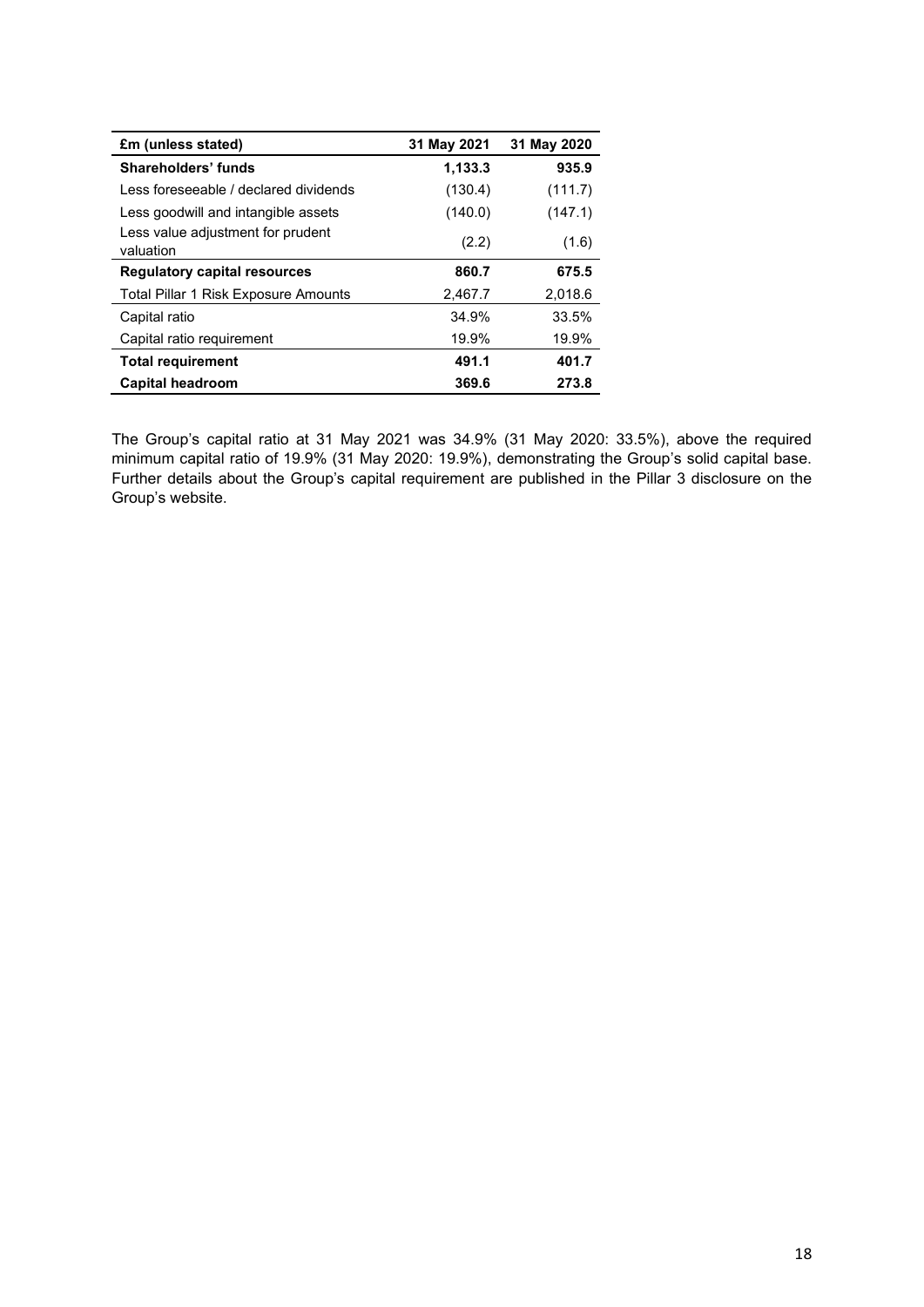## **Consolidated Income Statement**

**for the year ended 31 May 2021**

|                                                              |                | Year ended  | Year ended  |
|--------------------------------------------------------------|----------------|-------------|-------------|
|                                                              |                | 31 May 2021 | 31 May 2020 |
|                                                              | Note           | £m          | £m          |
| Trading revenue                                              |                | 863.0       | 657.7       |
| Introducing partner commissions                              |                | (9.6)       | (8.5)       |
| Net trading revenue                                          | $\overline{2}$ | 853.4       | 649.2       |
| Betting duty and financial transaction taxes                 |                | (0.9)       | (7.4)       |
| Interest income on segregated client funds                   |                | 2.1         | 6.0         |
| Interest expense on segregated client funds                  |                | (1.8)       | (1.0)       |
| Other operating income                                       |                | 7.7         | 7.0         |
| Net operating income                                         |                | 860.5       | 653.8       |
| Operating costs                                              |                | (403.1)     | (347.5)     |
| Net credit losses on financial assets                        |                | (2.9)       | (11.0)      |
| (Loss) / gain on disposal of subsidiaries                    |                | (0.4)       | 0.7         |
| <b>Operating profit</b>                                      |                | 454.1       | 296.0       |
| Finance income                                               |                | 2.1         | 5.8         |
| Finance costs                                                |                | (5.9)       | (5.9)       |
| <b>Profit before taxation</b>                                |                | 450.3       | 295.9       |
| Taxation                                                     | 3              | (78.4)      | (55.5)      |
| Profit for the year and attributable to owners of the parent |                | 371.9       | 240.4       |
| Earnings per ordinary share:                                 |                |             |             |
| <b>Basic</b>                                                 | 4              | 100.7p      | 65.3p       |
| <b>Diluted</b>                                               | 4              | 99.9p       | 64.9p       |

# **Consolidated Statement of Comprehensive Income**

**for the year ended 31 May 2021**

|                                                                                                                    | Year ended<br>31 May 2021 |        | Year ended<br>31 May 2020 |       |
|--------------------------------------------------------------------------------------------------------------------|---------------------------|--------|---------------------------|-------|
|                                                                                                                    | £m                        | £m     | £m                        | £m    |
| Profit for the year attributable to owners of the parent                                                           |                           | 371.9  |                           | 240.4 |
| Other comprehensive income:                                                                                        |                           |        |                           |       |
| Items that may be subsequently reclassified to the income statement:                                               |                           |        |                           |       |
| Changes in the fair value of financial assets held at fair value through other<br>comprehensive income, net of tax | (1.3)                     |        | 0.7                       |       |
| Foreign currency translation (loss) / gain                                                                         | (20.9)                    |        | 2.4                       |       |
| Other comprehensive (loss) / income for the year                                                                   |                           | (22.2) |                           | 3.1   |
| Total comprehensive income attributable to owners of the parent                                                    |                           | 349.7  |                           | 243.5 |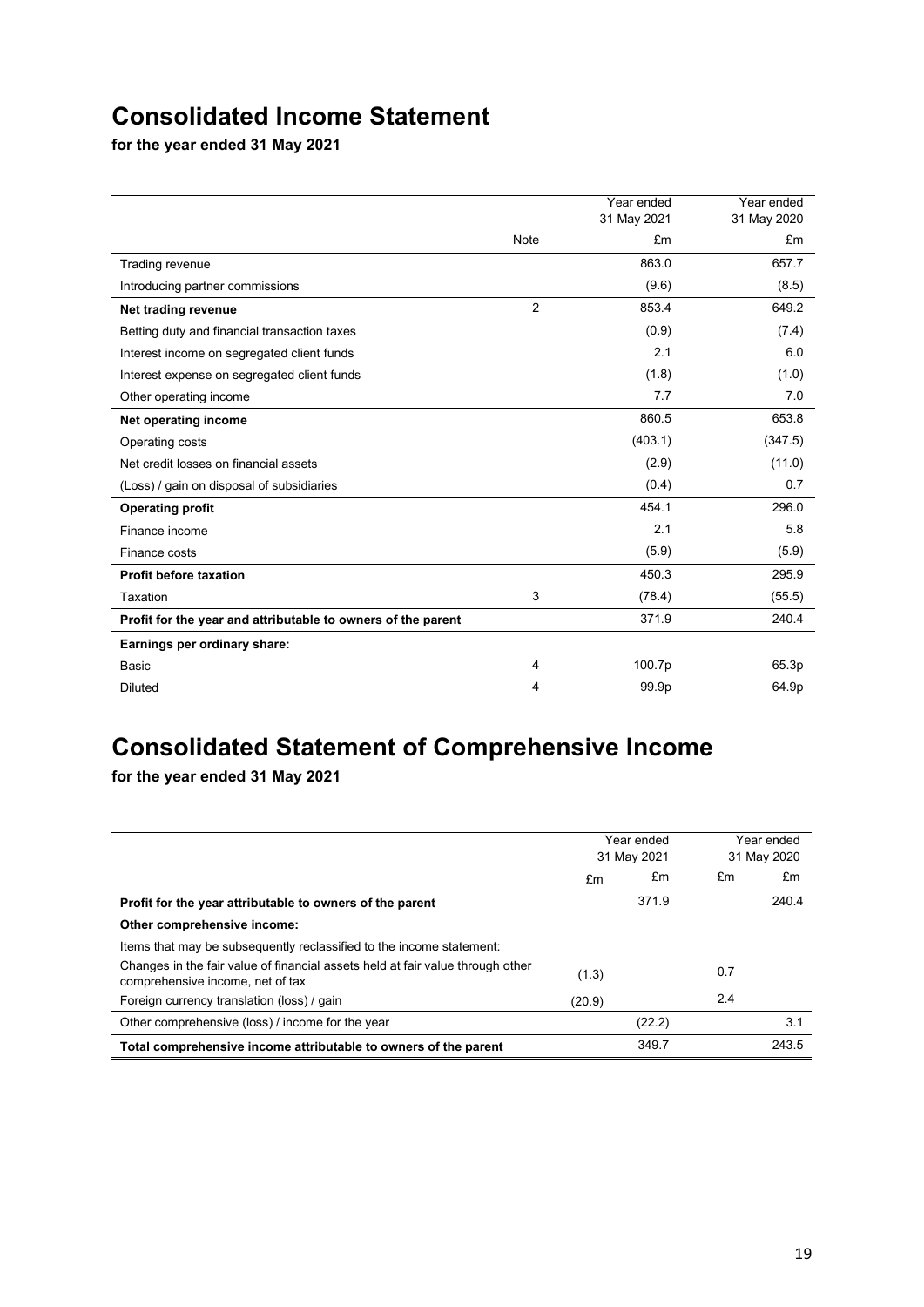## **Consolidated Statement of Financial Position**

**at 31 May 2021**

|                                        |      | 31 May 2021 | 31 May 2020 |
|----------------------------------------|------|-------------|-------------|
|                                        | Note | £m          | £m          |
| <b>Assets</b>                          |      |             |             |
| <b>Non-current assets</b>              |      |             |             |
| Property, plant and equipment          | 6    | 38.6        | 46.4        |
| Intangible assets                      | 7    | 140.0       | 147.2       |
| <b>Financial investments</b>           | 8    | 127.6       | 83.8        |
| Financial assets pledged as collateral | 8    | 61.1        |             |
| Deferred income tax assets             |      | 12.9        | 11.5        |
|                                        |      | 380.2       | 288.9       |
| <b>Current assets</b>                  |      |             |             |
| Trade receivables                      | 9    | 490.9       | 347.0       |
| Other assets                           | 10   | 30.3        | 22.1        |
| Prepayments                            |      | 12.6        | 11.1        |
| Other receivables                      |      | 5.5         | 3.9         |
| Cash and cash equivalents              |      | 655.2       | 486.2       |
| <b>Financial investments</b>           | 8    | 127.4       | 130.6       |
| Financial assets pledged as collateral | 8    | 26.0        | 9.9         |
|                                        |      | 1,347.9     | 1,010.8     |
| <b>TOTAL ASSETS</b>                    |      | 1,728.1     | 1,299.7     |
| <b>Liabilities</b>                     |      |             |             |
| <b>Non-current liabilities</b>         |      |             |             |
| <b>Borrowings</b>                      |      | 98.8        | 99.7        |
| Lease liabilities                      | 11   | 16.4        | 22.5        |
| Deferred income tax liabilities        |      | 0.8         | 0.7         |
|                                        |      | 116.0       | 122.9       |
| <b>Current liabilities</b>             |      |             |             |
| Trade payables                         | 12   | 357.5       | 143.1       |
| Other payables                         |      | 108.2       | 81.1        |
| Lease liabilities                      | 11   | 6.7         | 6.8         |
| Income tax payable                     |      | 6.4         | 9.9         |
|                                        |      | 478.8       | 240.9       |
| <b>TOTAL LIABILITIES</b>               |      | 594.8       | 363.8       |
| Equity                                 |      |             |             |
| Share capital and share premium        |      | 125.8       | 125.8       |
| <b>Translation reserve</b>             |      | 53.2        | 74.1        |
| Other reserves                         |      | 93.8        | 94.3        |
| Retained earnings                      |      | 860.5       | 641.7       |
| <b>TOTAL EQUITY</b>                    |      | 1,133.3     | 935.9       |
| <b>TOTAL EQUITY AND LIABILITIES</b>    |      | 1,728.1     | 1,299.7     |

The preliminary announcement was approved by the Board of Directors on 22 July 2021 and signed on its behalf by:

Charles Rozes Chief Financial Officer Registered Company number: 04677092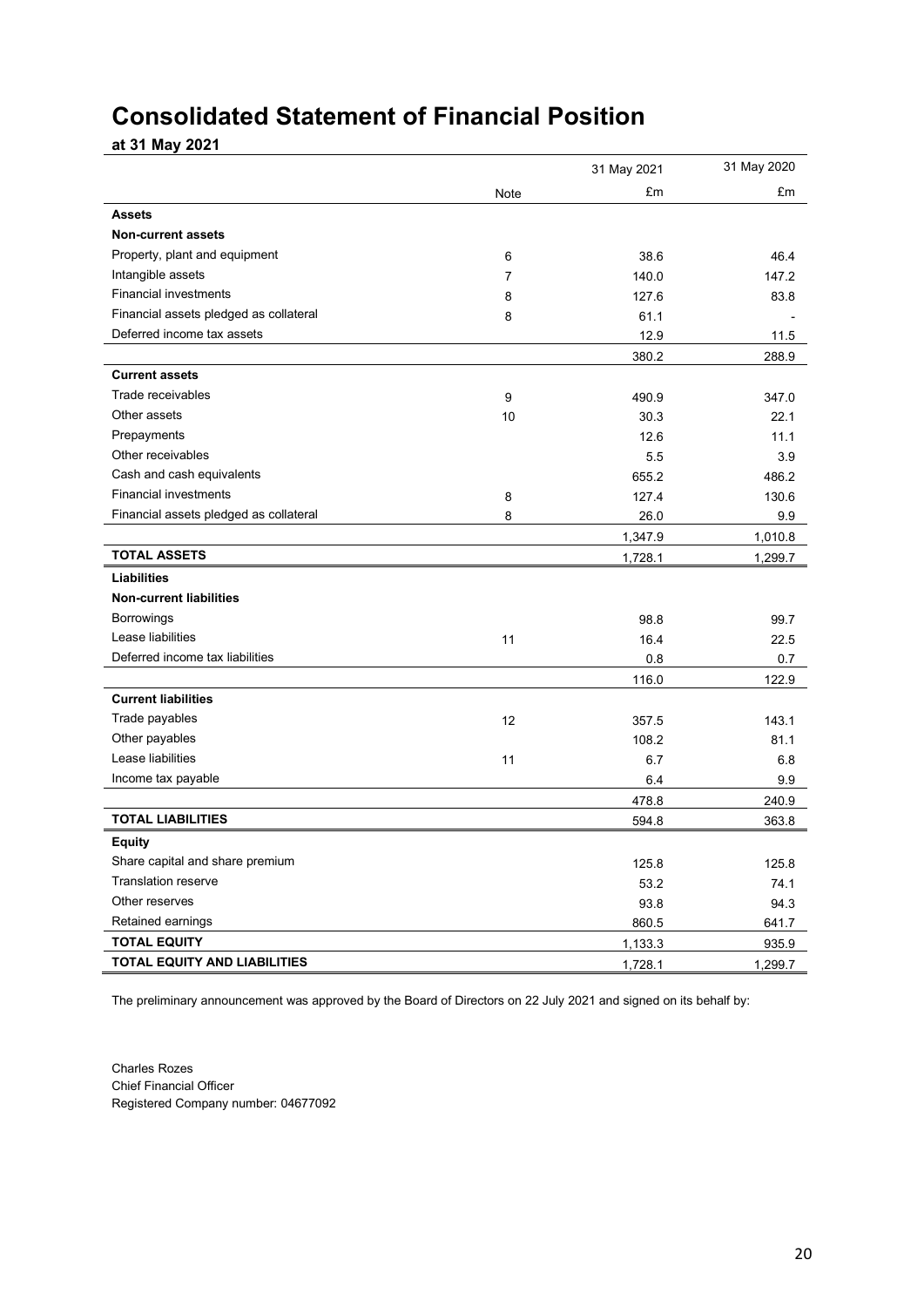# **Consolidated Statement of Changes in Equity**

**for the year ended 31 May 2021**

|                                                                    |      | Share<br>capital | Share<br>premium         | Translation<br>reserve | Other<br>reserves | Retained<br>earnings     | Total   |
|--------------------------------------------------------------------|------|------------------|--------------------------|------------------------|-------------------|--------------------------|---------|
|                                                                    | Note | £m               | £m                       | £m                     | £m                | £m                       | £m      |
|                                                                    |      |                  |                          |                        |                   |                          |         |
| At 1 June 2019                                                     |      |                  | 125.8                    | 71.7                   | 89.5              | 555.8                    | 842.8   |
| Profit for the year and attributable to owners<br>of the parent    |      |                  |                          |                        |                   | 240.4                    | 240.4   |
| Other comprehensive income for the year                            |      |                  | $\overline{a}$           | 2.4                    | 0.7               |                          | 3.1     |
| Total comprehensive income for the year                            |      | $\overline{a}$   | $\overline{a}$           | 2.4                    | 0.7               | 240.4                    | 243.5   |
| Equity-settled employee share-based<br>payments                    |      |                  |                          |                        | 9.7               |                          | 9.7     |
| Tax recognised directly in equity on share-<br>based payments      | 3    |                  |                          |                        |                   | 0.6                      | 0.6     |
| Employee Benefit Trust purchase of own<br>shares                   |      |                  |                          |                        | (1.5)             |                          | (1.5)   |
| Equity dividends paid                                              | 5    |                  |                          |                        |                   | (159.2)                  | (159.2) |
| Transfer of vested awards from the share-<br>based payment reserve |      |                  |                          |                        | (4.1)             | 4.1                      |         |
| At 31 May 2020                                                     |      | $\overline{a}$   | 125.8                    | 74.1                   | 94.3              | 641.7                    | 935.9   |
|                                                                    |      |                  |                          |                        |                   |                          |         |
| At 1 June 2020                                                     |      | $\overline{a}$   | 125.8                    | 74.1                   | 94.3              | 641.7                    | 935.9   |
| Profit for the year and attributable to owners<br>of the parent    |      |                  |                          |                        |                   | 371.9                    | 371.9   |
| Other comprehensive loss for the year                              |      |                  | $\overline{\phantom{a}}$ | (20.9)                 | (1.3)             | $\overline{\phantom{a}}$ | (22.2)  |
| Total comprehensive (loss) / income for the<br>year                |      |                  | L,                       | (20.9)                 | (1.3)             | 371.9                    | 349.7   |
| Equity-settled employee share-based<br>payments                    |      |                  |                          |                        | 7.4               |                          | 7.4     |
| Tax recognised directly in equity on share-<br>based payments      | 3    |                  |                          |                        |                   | 0.2                      | 0.2     |
| Employee Benefit Trust purchase of own<br>shares                   |      |                  |                          |                        | (0.2)             |                          | (0.2)   |
| Equity dividends paid                                              | 5    |                  |                          |                        |                   | (159.7)                  | (159.7) |
| Transfer of vested awards from the share-<br>based payment reserve |      |                  |                          |                        | (6.4)             | 6.4                      |         |
| At 31 May 2021                                                     |      |                  | 125.8                    | 53.2                   | 93.8              | 860.5                    | 1,133.3 |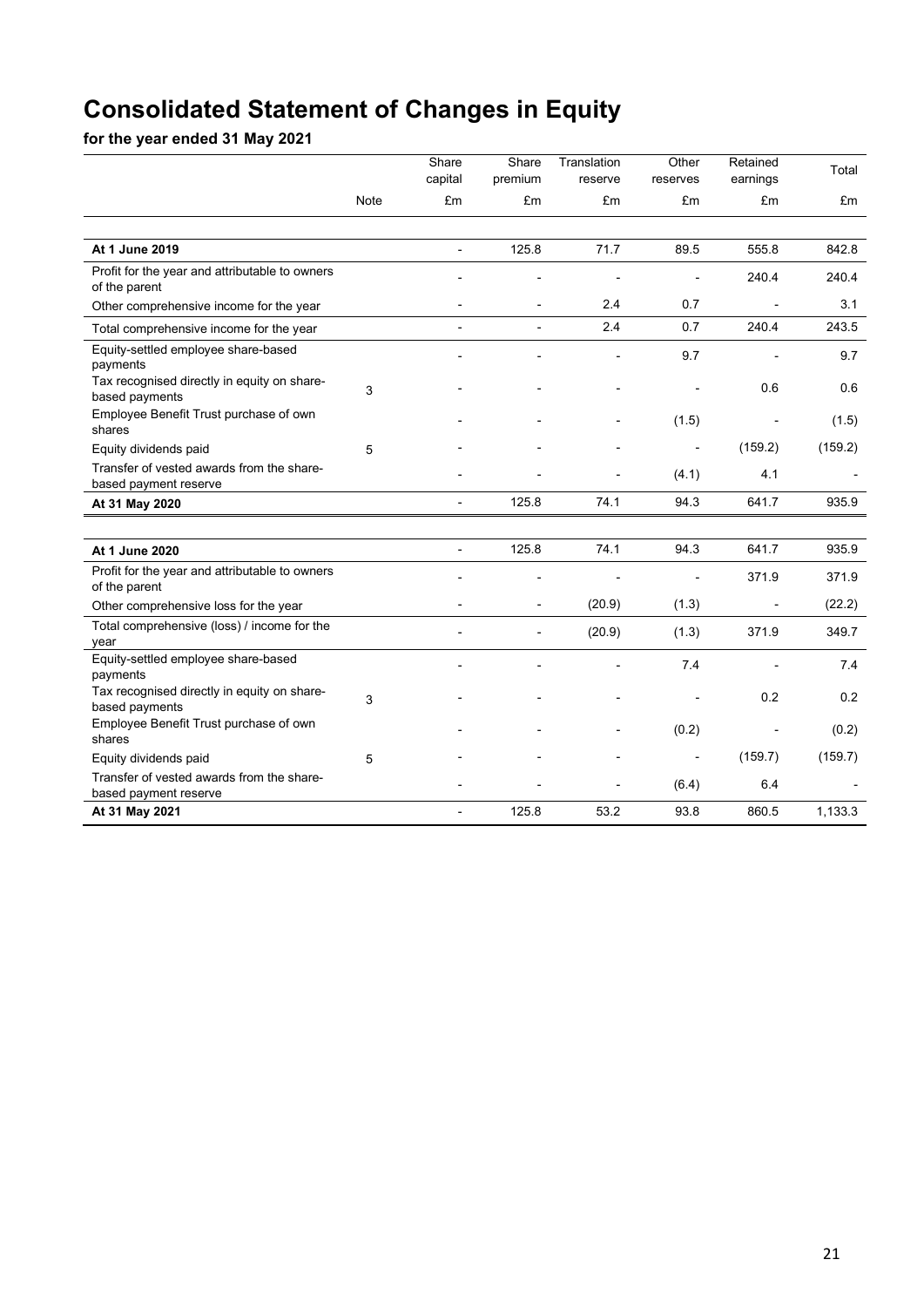## **Consolidated Cash Flow Statement**

**for the year ended 31 May 2021**

|                                                        | Year ended  | Year ended  |
|--------------------------------------------------------|-------------|-------------|
|                                                        | 31 May 2021 | 31 May 2020 |
|                                                        | £m          | £m          |
| <b>Operating activities</b>                            |             |             |
| Cash generated from operations                         | 573.5       | 349.6       |
| Income taxes paid                                      | (83.0)      | (57.1)      |
| Net cash flow generated from operating activities      | 490.5       | 292.5       |
| <b>Investing activities</b>                            |             |             |
| Interest received                                      | 1.5         | 4.5         |
| Purchase of property, plant and equipment              | (9.1)       | (9.9)       |
| Payments to acquire and develop intangible assets      | (6.9)       | (6.4)       |
| Proceeds on disposal of subsidiaries                   |             | 0.6         |
| Net cash flow from financial investments               | (118.2)     | 3.3         |
| Net cash flow used in investing activities             | (132.7)     | (7.9)       |
| <b>Financing activities</b>                            |             |             |
| Interest paid                                          | (5.0)       | (5.0)       |
| Financing fees paid                                    | (1.3)       | (0.3)       |
| Interest paid on lease liabilities                     | (0.6)       | (0.6)       |
| Repayment of lease liabilities                         | (5.2)       | (6.7)       |
| Equity dividends paid to owners of the parent          | (159.7)     | (159.2)     |
| Employee Benefit Trust purchase of own shares          | (0.2)       | (1.5)       |
| Net cash flow used in financing activities             | (172.0)     | (173.3)     |
| Net increase in cash and cash equivalents              | 185.8       | 111.3       |
| Cash and cash equivalents at the beginning of the year | 486.2       | 373.3       |
| Impact of movement in foreign exchange rates           | (16.8)      | 1.6         |
| Cash and cash equivalents at the end of the year       | 655.2       | 486.2       |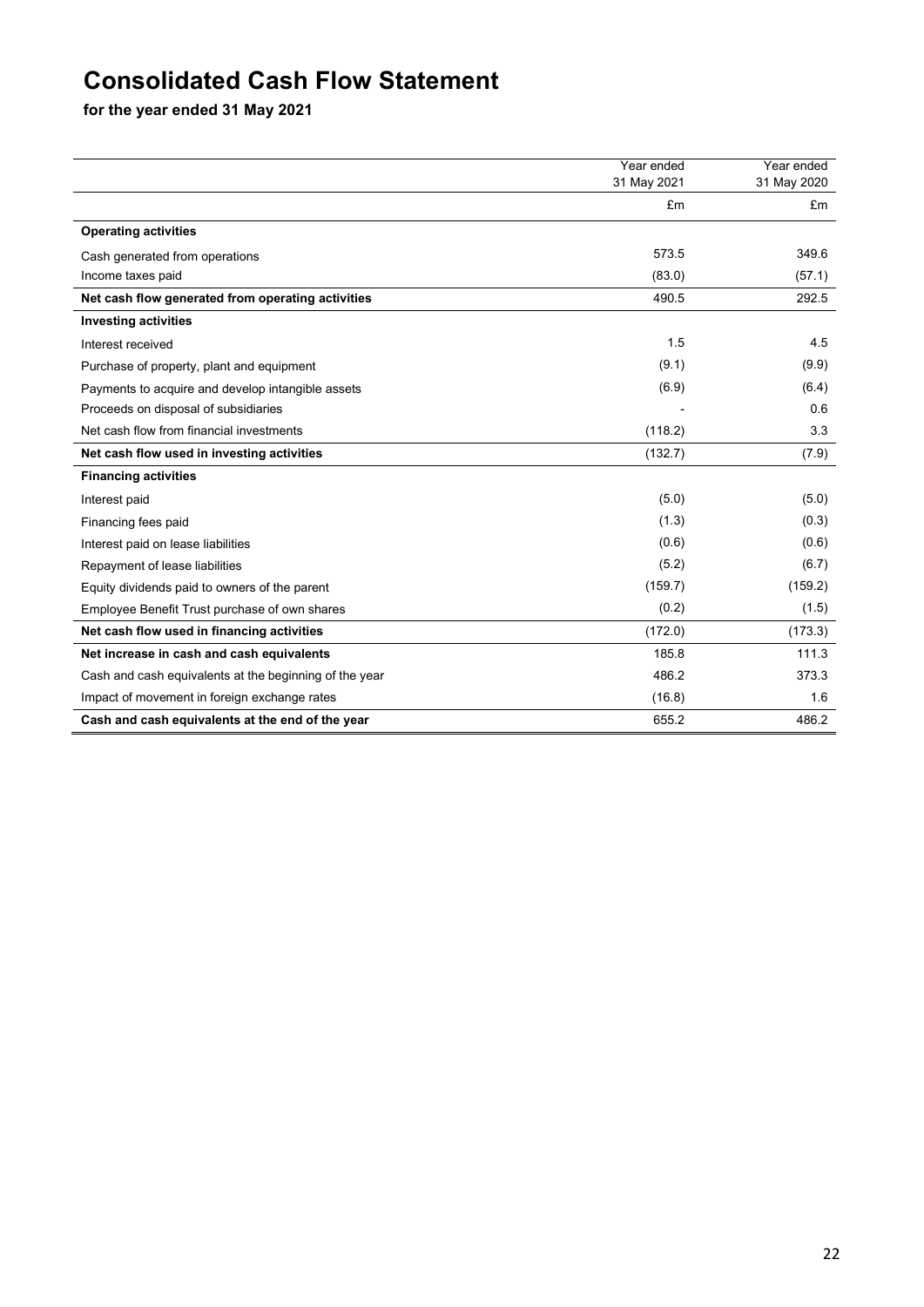## **Notes**

## **for the year ended 31 May 2021**

### **1. Basis of preparation**

The financial information in this announcement is derived from IG Group Holdings plc's Group Financial Statements but does not, within the meaning of Section 435 of the Companies Act 2006, constitute statutory accounts for the years ended 31 May 2020 or 31 May 2021.

The Financial Statements are prepared on a going concern basis and the accounting policies are consistent with the Group's 2020 Annual Report, with the exception of changes in policy on presentation.

Although the financial information has been prepared in accordance with the recognition and measurement criteria of International Financial Reporting Standards (IFRS), this preliminary statement does not itself contain sufficient information to comply with IFRS. The Group will publish full IFRS compliant Group Financial Statements in August 2021 and statutory accounts for 2021 will be delivered to the Registrar of Companies following the company's Annual General Meeting on 24 September 2021.

The Group's auditors, PricewaterhouseCoopers LLP, have reported on those financial statements and the report was unqualified, did not emphasise any matters nor contained any statements under Section 498(2) or (3) of the Companies Act 2006.

Copies of full Group Financial Statements will be available via the Group's corporate website a[t www.iggroup.com](http://www.iggroup.com/) in August 2021. Copies will also be available for posting to all shareholders upon request from the Group's Headquarters, Cannon Bridge House, 25 Dowgate Hill, London, EC4R 2YA.

### **2. Operating segments**

The Executive Directors are the Group's Chief Operating Decision Maker (CODM). Management has determined the operating segments based on the information reviewed by the CODM for the purposes of allocating resources and assessing performance.

The Group manages market risk and a number of other activities on a group-wide portfolio basis and accordingly a large proportion of costs are incurred centrally. These central costs are not allocated to individual segments for decision-making purposes for the CODM, and, accordingly, these costs have not been allocated to segments. Additionally, the Group's assets and liabilities are not allocated to individual segments and not reported as such for decision making purposes to the CODM. The segmental analysis shown below therefore does not include a measure of profitability, nor a complete segmented balance sheet, as this would not reflect the information which is received by the CODM on a regular basis.

### **Net trading revenue by operating segment**

The CODM considers business performance based on geographical location. This geographical split reflects the location of the office that manages the underlying client relationship. Net trading revenue represents an allocation of the total net trading revenue that the Group generates from client trading activity.

The CODM also considers business performance from a product perspective, split into OTC leveraged derivatives, exchange traded derivatives and stock trading and investments. The revenue from exchange traded derivatives derives from the United States and EU. The revenue from stock trading and investments derives from the UK, EU and Australia.

The segmental breakdown of net trading revenue is as follows:

|                                   | Year ended  | Year ended  |
|-----------------------------------|-------------|-------------|
|                                   | 31 May 2021 | 31 May 2020 |
|                                   | £m          | £m          |
| Net trading revenue by geography: |             |             |
| <b>UK</b>                         | 346.8       | 257.7       |
| EU                                | 108.0       | 89.0        |
| EMEA - Non EU                     | 60.6        | 55.2        |
| Australia                         | 128.0       | 91.9        |
| Singapore                         | 75.3        | 57.0        |
| Japan                             | 68.7        | 46.6        |
| <b>Emerging markets</b>           | 34.8        | 28.3        |
| <b>US</b>                         | 31.2        | 23.5        |
| <b>Total net trading revenue</b>  | 853.4       | 649.2       |
|                                   |             |             |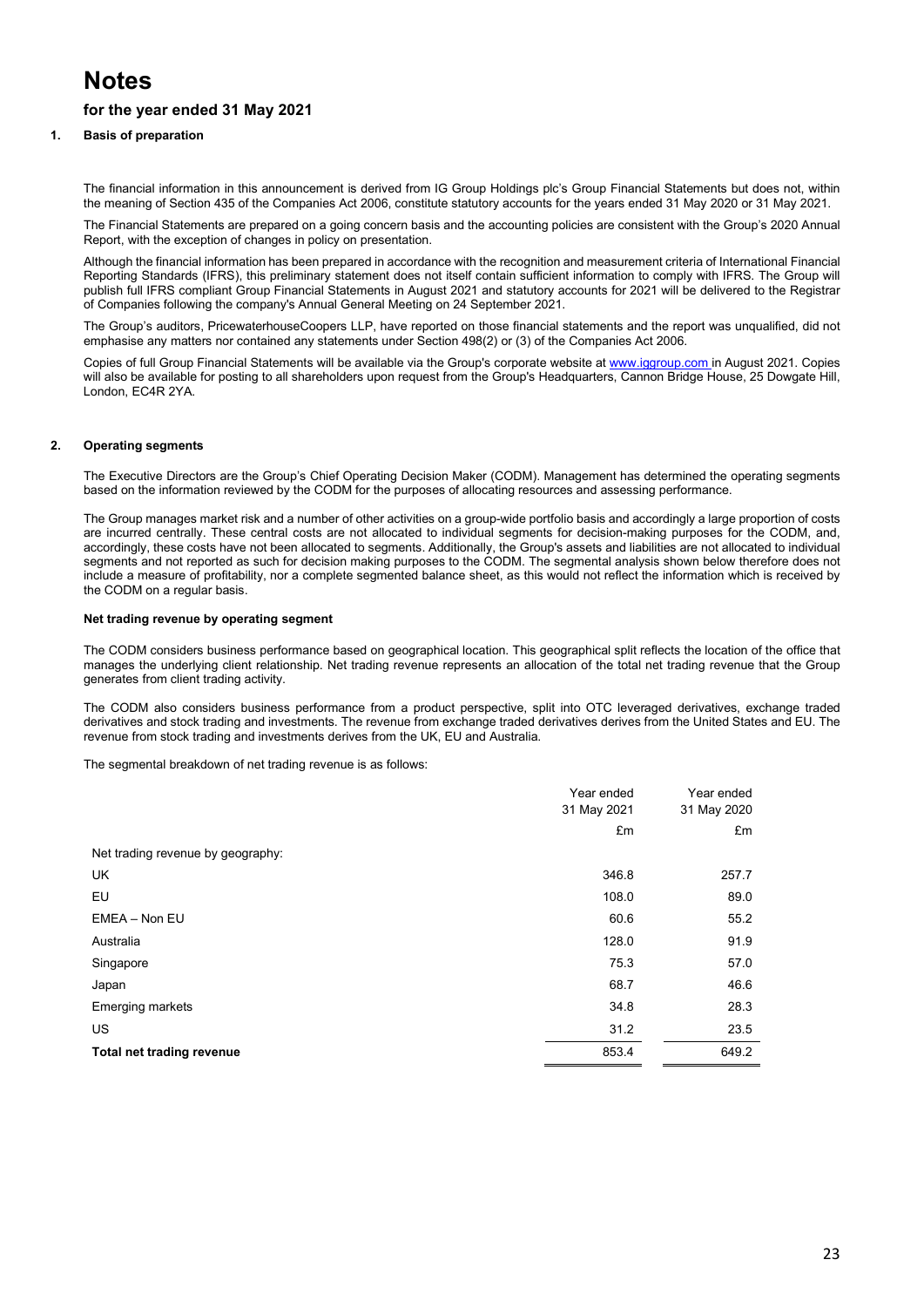### **2. Operating segments (continued)**

|                                 | Year ended  | Year ended  |
|---------------------------------|-------------|-------------|
|                                 | 31 May 2021 | 31 May 2020 |
|                                 | £m          | £m          |
| Net trading revenue by product: |             |             |
| OTC leveraged derivatives       | 790.3       | 617.2       |
| Exchange traded derivatives     | 24.4        | 18.4        |
| Stock trading and investments   | 38.7        | 13.6        |
| Total net trading revenue       | 853.4       | 649.2       |

The Group does not derive more than 10% of revenue from any one single client.

The UK geographic segment, and the OTC leveraged derivatives segment, is stated net of a £7.9 million loss incurred on hedging the \$300 million exposure arising from the cash consideration which is payable upon completion of the acquisition of tastytrade, Inc, as set out in note 14.

The segmental breakdown of non-current assets excluding 'financial investments', 'financial assets pledged as collateral' and 'deferred income tax assets', based on geographical location is as follows:

|                                 | Year ended<br>31 May 2021 | Year ended<br>31 May 2020 |
|---------------------------------|---------------------------|---------------------------|
|                                 | £m                        | £m                        |
| UK                              | 129.1                     | 131.3                     |
| EU                              | 6.6                       | 7.6                       |
| EMEA - Non EU                   | 5.5                       | 6.7                       |
| Australia                       | 1.3                       | 1.8                       |
| Singapore                       | 1.2                       | 1.8                       |
| Japan                           | 4.9                       | 7.0                       |
| <b>US</b>                       | 30.0                      | 37.4                      |
| <b>Total non-current assets</b> | 178.6                     | 193.6                     |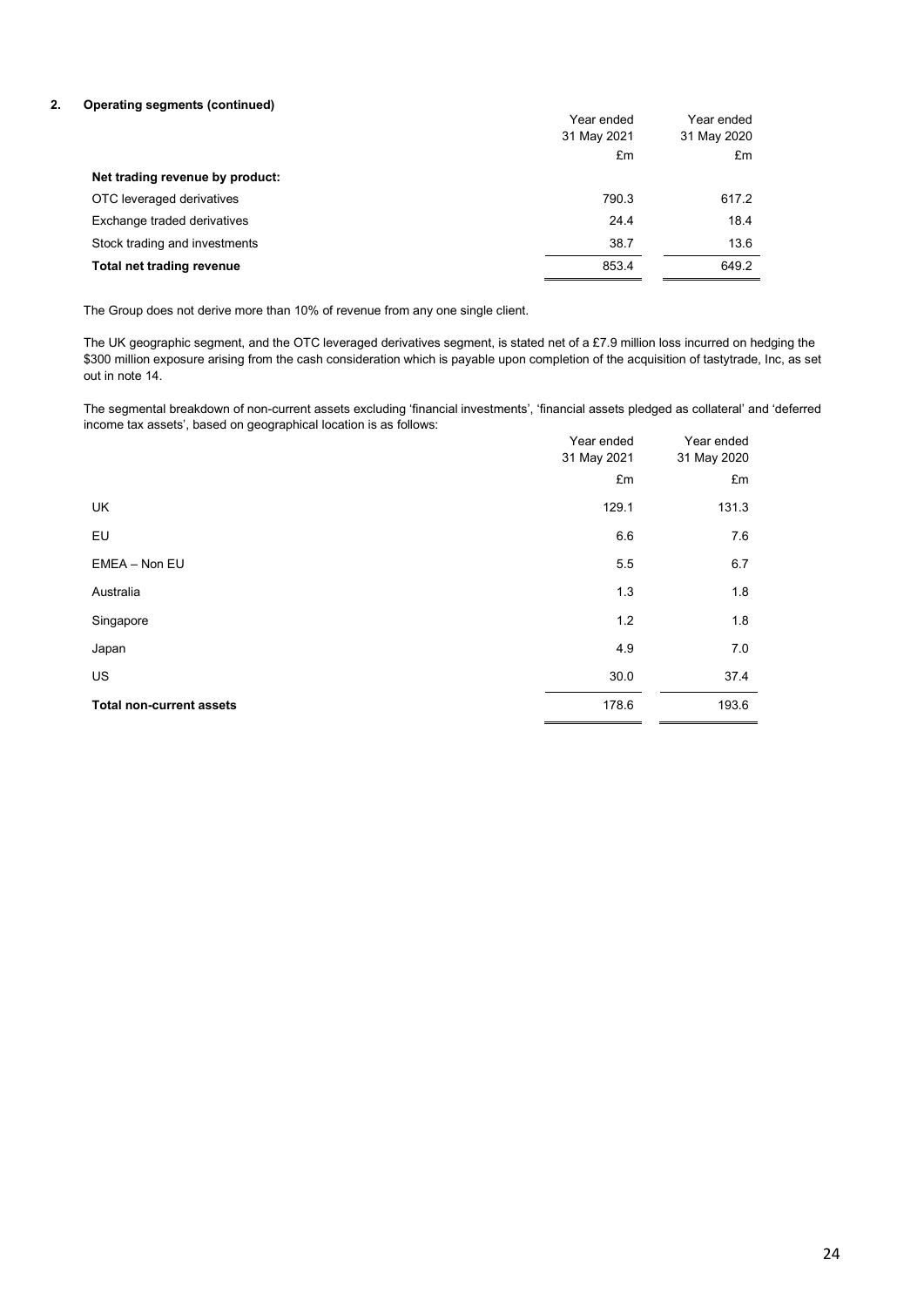### **3. Taxation**

### **Tax on profit on ordinary activities**

Tax charged in the income statement:

|                                                          | Year ended  | Year ended  |
|----------------------------------------------------------|-------------|-------------|
|                                                          | 31 May 2021 | 31 May 2020 |
|                                                          | £m          | £m          |
| <b>Current income tax:</b>                               |             |             |
| UK corporation tax                                       | 80.9        | 52.7        |
| Non-UK corporation tax                                   | 6.4         | 4.9         |
| Adjustment in respect of prior years                     | (6.0)       | (0.2)       |
| Total current income tax                                 | 81.3        | 57.4        |
| Deferred income tax:                                     |             |             |
| Origination and reversal of temporary differences        | (2.0)       | (1.4)       |
| Adjustment in respect of prior years                     | (0.4)       | (0.2)       |
| Impact of change in tax rates on deferred tax balances   | (0.5)       | (0.3)       |
| Total deferred income tax                                | (2.9)       | (1.9)       |
| Tax expense in the income statement                      | 78.4        | 55.5        |
| Tax not charged to income statement:                     |             |             |
| Tax recognised in other comprehensive income             |             | 0.2         |
| Tax recognised directly in equity (current and deferred) | (0.2)       | (0.6)       |

### **Reconciliation of the total tax charge**

The standard rate of corporation tax in the UK for the year ended 31 May 2021 is 19.0% (31 May 2020: 19.0%). Taxation outside the UK is calculated at the rates prevailing in the relevant jurisdictions. The tax expense in the income statement for the year can be reconciled as set out below:

|                                                                 | Year ended<br>31 May 2021 | Year ended<br>31 May 2020 |
|-----------------------------------------------------------------|---------------------------|---------------------------|
|                                                                 | £m                        | £m                        |
| Profit before taxation                                          | 450.3                     | 295.9                     |
| Profit multiplied by the UK standard rate of corporation tax    |                           |                           |
| of 19.0% (year ended 31 May 2020: 19.0%)                        | 85.6                      | 56.2                      |
| Higher taxes on overseas earnings                               | 1.4                       | 0.4                       |
| Adjustment in respect of prior years                            | (6.4)                     | (0.4)                     |
| Expenses not deductible for tax purposes                        | 4.6                       | 1.1                       |
| Patent Box deduction                                            | (4.7)                     | (1.7)                     |
| Impact of change in tax rates on deferred tax balances          | (0.5)                     | (0.3)                     |
| Recognition and utilisation of losses previously not recognised | (2.7)                     | (1.3)                     |
| Current year losses not recognised as deferred tax assets       | 1.1                       | 1.5                       |
| Total tax expense reported in the income statement              | 78.4                      | 55.5                      |

The effective tax rate for the year is 17.4% (year ended 31 May 2020: 18.8%).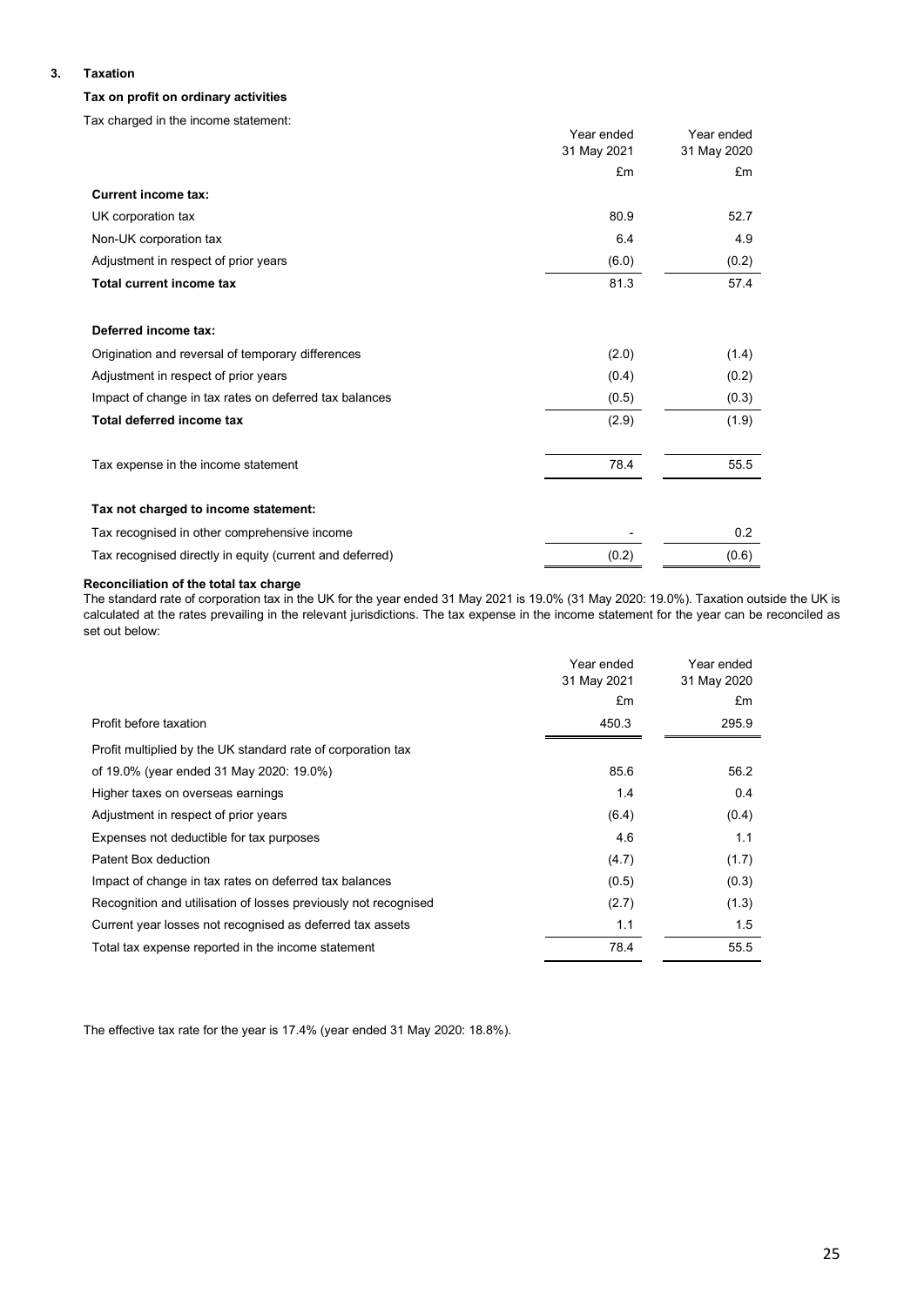### **4. Earnings per ordinary share**

Basic earnings per share is calculated by dividing the profit for the year attributable to ordinary equity holders of the parent by the weighted average number of ordinary shares in issue during the year, excluding shares held as own shares in the Group's Employee Benefit Trusts. Diluted earnings per share is calculated using the same profit figure as that used in basic earnings per share and by adjusting the weighted average number of ordinary shares assuming the vesting of all outstanding share scheme awards and that vesting is satisfied by the issue of new ordinary shares.

|                                               | Year ended    | Year ended  |
|-----------------------------------------------|---------------|-------------|
|                                               | 31 May 2021   | 31 May 2020 |
|                                               | £m            | £m          |
| Earnings attributable to owners of the parent | 371.9         | 240.4       |
| Weighted average number of shares:            |               |             |
| Basic                                         | 369, 181, 516 | 368,081,407 |
| Dilutive effect of share-based payments       | 3,222,900     | 2,540,279   |
| Diluted                                       | 372,404,416   | 370,621,686 |
|                                               |               |             |
|                                               | Year ended    | Year ended  |
|                                               | 31 May 2021   | 31 May 2020 |
| Basic earnings per ordinary share             | 100.7p        | 65.3p       |
| Diluted earnings per ordinary share           | 99.9p         | 64.9p       |

The Company issued 61.0 million ordinary shares on 29 June 2021 as consideration for the acquisition of tastytrade, Inc, which completed on 28 June 2021. These shares are not included in the diluted weighted average number of shares for the year ended 31 May 2021 as the conditions required to complete the transaction had not been met as at 31 May 2021. Further details are provided in note 14.

### **5. Dividends paid and proposed**

|                                                              | Year ended<br>31 May 2021 | Year ended<br>31 May 2020 |
|--------------------------------------------------------------|---------------------------|---------------------------|
|                                                              | £m                        | £m                        |
| Final dividend for FY20 at 30.24p per share (FY19: 30.24p)   | 111.8                     | 111.4                     |
| Interim dividend for FY21 at 12.96p per share (FY20: 12.96p) | 47.9                      | 47.8                      |
|                                                              | 159.7                     | 159.2                     |

The final dividend for the year ended 31 May 2021 of 30.24 pence per share was proposed by the Board on 22 July 2021 and has not been included as a liability at 31 May 2021. Following the issuance of 61.0 million ordinary shares on 29 June 2021, the total final dividend will be £130.4 million. This dividend will be paid on 21 October 2021, following approval at the Company's AGM, to those members on the register at the close of business on 24 September 2021.

### **6. Property, plant and equipment**

| .<br>. .                     | Leasehold<br>improvements | Office<br>equipment,<br>fixtures and<br>fittings | Computer<br>and other<br>equipment | Right-of-use<br>assets | Total |
|------------------------------|---------------------------|--------------------------------------------------|------------------------------------|------------------------|-------|
|                              | £m                        | £m                                               | £m                                 | £m                     | £m    |
| Net book value - 31 May 2021 | 5.1                       | 1.4                                              | 10.8                               | 21.3                   | 38.6  |
| Net book value - 31 May 2020 | 5.8                       | 2.1                                              | 9.2                                | 29.3                   | 46.4  |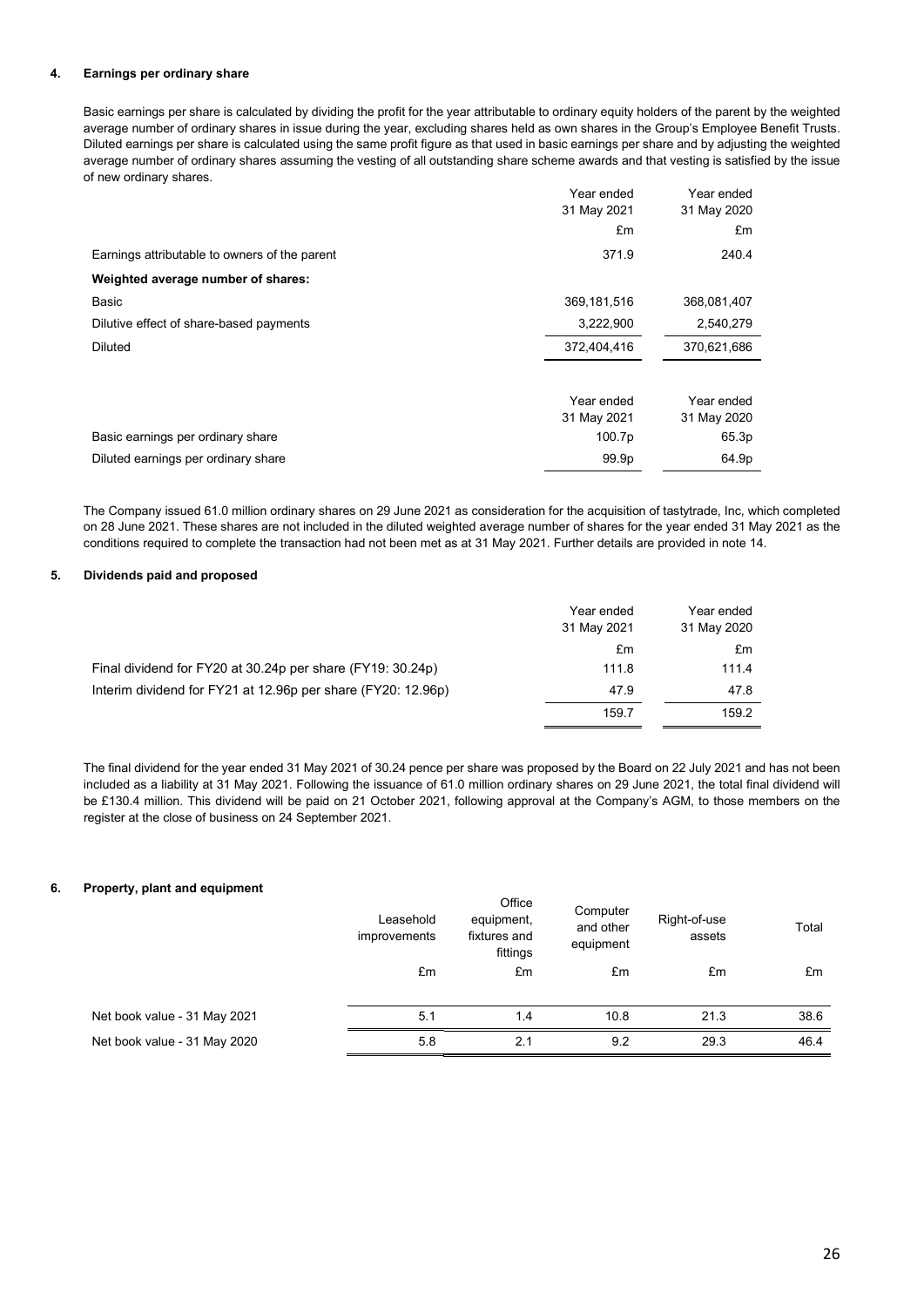### **7. Intangible assets**

|                               | Goodwill | Domain names | Internally<br>developed<br>software | Software and<br>licences | Total |
|-------------------------------|----------|--------------|-------------------------------------|--------------------------|-------|
|                               | £m       | £m           | £m                                  | £m                       | £m    |
| Net book value $-31$ May 2021 | 107.3    | 16.2         | 12.0                                | 4.5                      | 140.0 |
| Net book value - 31 May 2020  | 108.1    | 22.3         | 13.2                                | 3.6                      | 147.2 |

### **8. Financial investments**

The Group's financial investments are UK Government securities. The Group holds £86.1 million financial investments as at 31 May 2021 (31 May 2020: £83.8 million) to meet the Group's liquid asset buffer requirement. The remaining balance of £256.0 million (31 May 2020: £140.5 million) is held with brokers to satisfy margin requirements. This includes £87.1 million (31 May 2020: £9.9 million) UK Government securities held with brokers where the broker has the right to rehypothecate the assets. These assets are separately recognised as 'financial assets pledged as collateral' on the Statement of Financial Position.

The effective interest rates of financial investments held at the year-end range from -0.16% to 1.3% (31 May 2020: 0.29% to 1.04%).

### **9. Trade receivables**

|                           | 31 May 2021 | 31 May 2020 |
|---------------------------|-------------|-------------|
|                           | £m          | £m          |
| Amounts due from brokers  | 424.3       | 274.8       |
| Own funds in client money | 63.3        | 66.5        |
| Amounts due from clients  | 3.3         | 5.7         |
|                           | 490.9       | 347.0       |

Amounts due from brokers represent balances with brokers where the combination of cash held on account and the valuation of financial derivative open positions results in an amount due to the Group.

Own funds in client money represents the Group's own cash held in segregated client funds, in accordance with the UK's Financial Conduct Authority (FCA) 'CASS' rules and similar rules of other regulators in whose jurisdiction the Group operates and includes £9.2 million (31 May 2020: £16.5 million) to be transferred to the Group on the following business day.

Amounts due from clients arise when a client's total funds deposited with the Group are insufficient to cover any trading losses incurred or when a client utilises a trading credit limit, and is stated net of an allowance for impairment.

### **10. Other assets**

Other assets are cryptocurrencies and rights to cryptocurrencies, which are owned and controlled by the Group for the purpose of hedging the Group's exposure to clients' cryptocurrency trading positions. The Group holds rights to cryptocurrencies on exchange and in vaults as follows:

|          | 31 May 2021 | 31 May 2020 |
|----------|-------------|-------------|
|          | £m          | £m          |
| Exchange | 13.8        | 6.0         |
| Vaults   | 16.5        | 16.1        |
|          | 30.3        | 22.1        |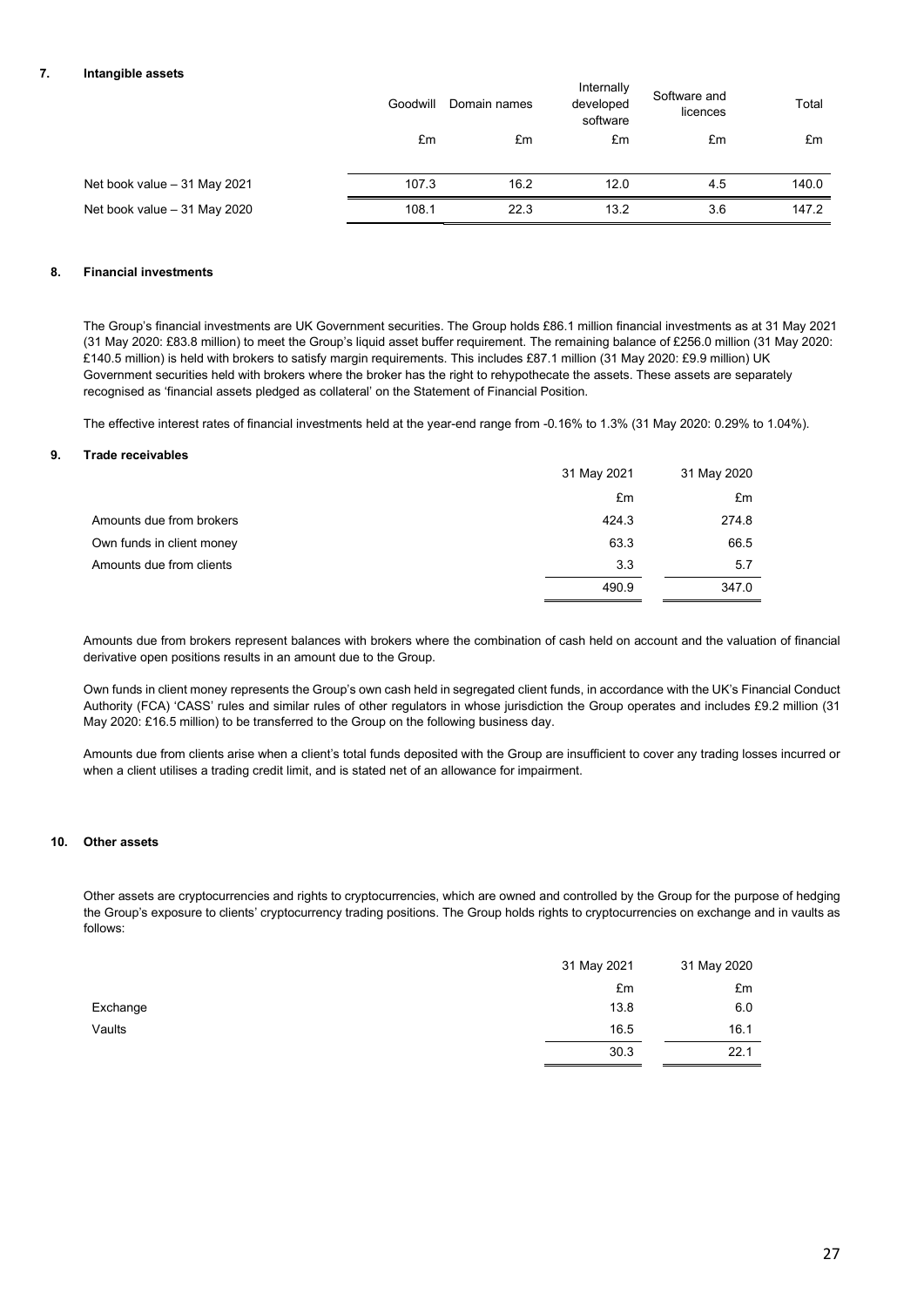#### **11. Leases**

The liability represents the obligation to make payments relating to leasing of premises. The table below shows the maturity analysis of these lease liabilities as at the balance sheet date.

|                                             | 31 May 2021 | 31 May 2020 |
|---------------------------------------------|-------------|-------------|
| Future minimum payments due:                | £m          | £m          |
| Within one year                             | 6.7         | 6.8         |
| After one year but not more than five years | 15.5        | 20.9        |
| After more than five years                  | 0.9         | 1.6         |
|                                             | 23.1        | 29.3        |

In addition to the £23.1 million lease liability (31 May 2020: £29.3 million), the Group has £0.1 million lease commitments under noncancellable operating leases which are not capitalised as right-of-use assets (31 May 2020: £0.2 million). During the year, the Group has paid £6.3 million of lease payments (31 May 2020: £7.7 million) including those not capitalised as right-of-use assets.

The table below shows the maturity analysis of the undiscounted cash flows for non-cancellable leases.

| Lease liability                             | Year ended<br>31 May 2021 | Year ended<br>31 May 2020 |
|---------------------------------------------|---------------------------|---------------------------|
| Future minimum payments due:                | £m                        | £m                        |
| Within one year                             | 6.7                       | 7.0                       |
| After one year but not more than five years | 16.5                      | 22.0                      |
| After more than five years                  | 0.9                       | 1.7                       |
|                                             | 24.1                      | 30.7                      |

The movements in balances associated with IFRS 16 Leases can be reconciled as follows:

### **Right-of-use asset**

| . <sub>.</sub>                                                     | Year ended<br>31 May 2021<br>£m | Year ended<br>31 May 2020<br>£m |
|--------------------------------------------------------------------|---------------------------------|---------------------------------|
| Right-of-use asset at the beginning of the year                    | 29.3                            | 24.0                            |
| New lease agreements – present value of lease liabilities          |                                 | 11.5                            |
| New lease agreements – estimated restoration costs                 | ٠                               | 0.7                             |
| Changes to existing lease agreements - estimated restoration costs | 0.3                             |                                 |
| Depreciation in the year                                           | (6.9)                           | (6.9)                           |
| Impact of movement in foreign exchange rates                       | (1.4)                           |                                 |
| Right-of-use asset at the end of the year                          | 21.3                            | 29.3                            |

#### **Lease liability**

| -----------                                               | Year ended<br>31 May 2021 | Year ended<br>31 May 2020 |
|-----------------------------------------------------------|---------------------------|---------------------------|
|                                                           | £m                        | £m                        |
| Lease liability at the beginning of the year              | 29.3                      | 24.5                      |
| New lease agreements – present value of lease liabilities |                           | 11.5                      |
| Changes to existing lease agreements                      | 0.4                       |                           |
| Lease payments made in the year                           | (5.8)                     | (7.3)                     |
| Unwinding of discount                                     | 0.6                       | 0.6                       |
| Impact of movement in foreign exchange rates              | (1.4)                     |                           |
| Lease liability at the end of the year                    | 23.1                      | 29.3                      |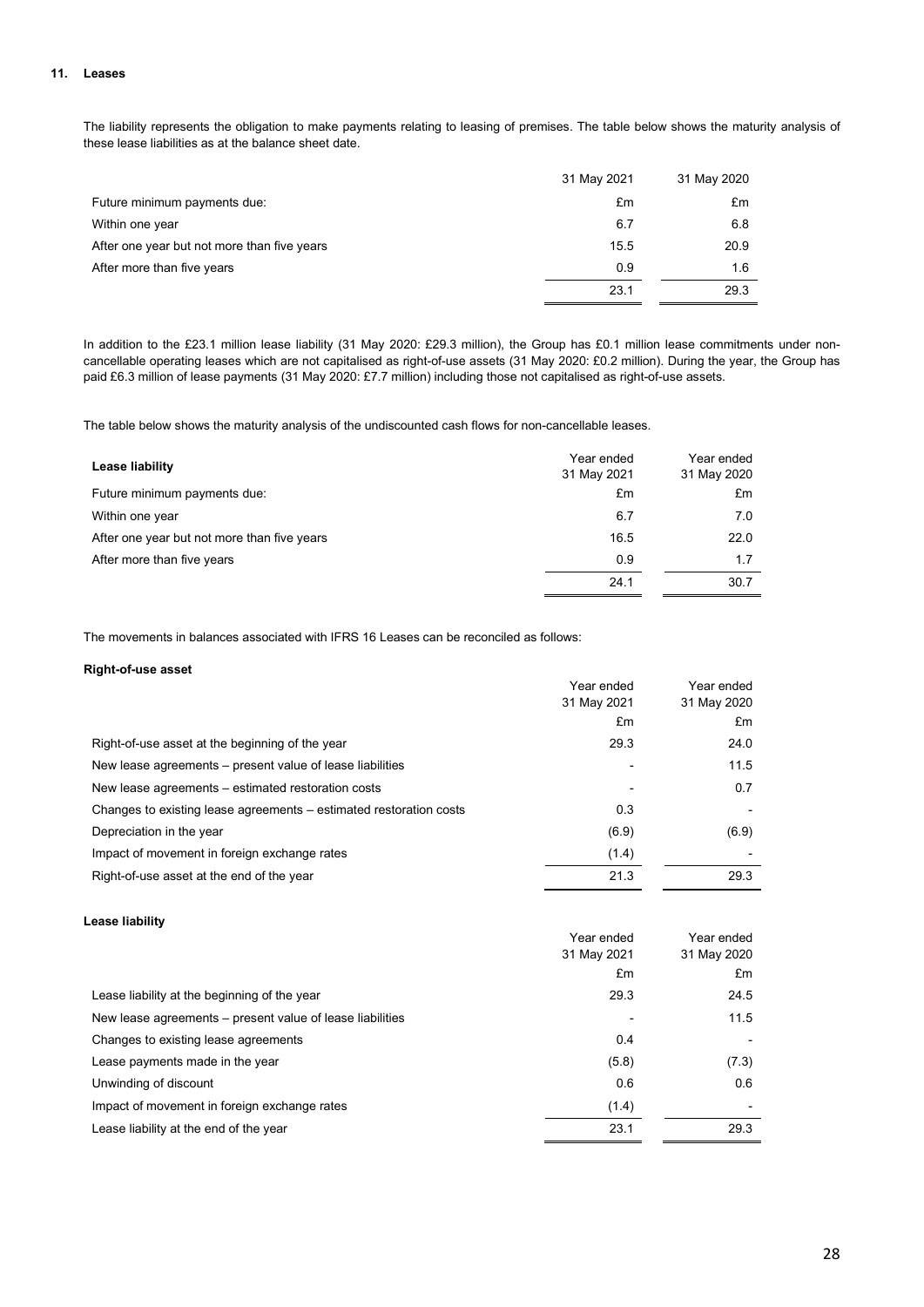### **12. Trade payables**

|                        | 31 May 2021 | 31 May 2020 |
|------------------------|-------------|-------------|
|                        | £m          | £m          |
| Client funds           | 354.3       | 141.4       |
| Amounts due to clients | 3.2         | 1.7         |
|                        | 357.5       | 143.1       |

Client funds comprise title transfer funds, client deposits with the Group's Swiss banking subsidiary, and client money held by IG US LLC. These amounts are included within 'cash and cash equivalents'. Client funds also includes financial liabilities relating to issued turbo warrants.

Amounts due to clients represent balances that will be transferred from the Group's own cash into segregated client funds on the following business day in accordance with the UK's Financial Conduct Authority (FCA) 'CASS' rules and similar rules of other regulators in whose jurisdiction the Group operates.

#### **13. Other reserves**

|                | Share-<br>based<br>payments<br>reserve | Own<br>shares<br>held in<br>Employee<br>Benefit<br>Trusts | <b>FVOCI</b><br>reserve | Merger<br>Reserve | Total<br>other<br>reserves |
|----------------|----------------------------------------|-----------------------------------------------------------|-------------------------|-------------------|----------------------------|
|                | £m                                     | £m                                                        | £m                      | £m                | £m                         |
| At 31 May 2020 | 16.7                                   | (4.6)                                                     | 1.2                     | 81.0              | 94.3                       |
| At 31 May 2021 | 14.5                                   | (1.6)                                                     | (0.1)                   | 81.0              | 93.8                       |

### **14. Subsequent events**

On 28 June 2021, the Group completed the acquisition of tastytrade, Inc, a company incorporated in United States and headquartered in Chicago. tastytrade, Inc is a high-growth US online brokerage and trading education platform with a leading position in US listed derivatives, primarily options and futures.

Under the terms of the purchase agreement, IG Group Holdings plc (directly and through certain wholly owned subsidiaries) acquired the entire share capital of tastytrade, Inc and in exchange, \$300 million cash consideration was paid and IG Group Holdings plc issued 61,000,000 listed ordinary shares. Based on IG Group Holding plc's issued share capital at completion, the total shares amounted to an economic interest in IG Group Holdings plc of approximately 14.1%. The shares were issued on 29 June 2021 and upon issue the total value of the shares was £517.3 million, based upon the opening share price on 29 June 2021 of £8.48. The Group financed the transaction by drawing down on the £150 million term loan which was arranged during the year ended 31 May 2021.

The acquisition of tastytrade, Inc has compelling strategic benefits for IG. The acquisition provides IG with immediate scale in the world's largest listed options and futures market. It also transforms the scale and breadth of IG's existing US presence through Nadex, IG US LLC and DailyFX and its relevance to US retail clients. The acquisition also extends IG's global product capabilities into exchange traded options and futures diversifying IG's regulatory risk profile beyond its historical focus on OTC trading, and increasing the contribution from capital efficient agency-only activities.

Associated with the acquisition, the Group incurred operating costs of £19.6 million for legal, bank and broker fees in FY21.

The Group is applying the acquisition method to account for the transaction in accordance with IFRS 3 – Business Combinations. The Group is required to determine what is part of the business combination transaction, to recognise and measure the identified net assets acquired, and to determine the consideration transferred. Given the size of the transaction and the short period of time between completion and the date when the Annual Report is authorised for issue, the Group is unable to reasonably estimate the fair value of net assets acquired, the fair value of consideration transferred and the resulting goodwill. It is likely that the goodwill balance will be significant. The most recent audited financial statements for tastytrade, Inc as at 31 December 2020 reflected net assets of \$184.4 million, with current assets of \$142.1 million and non-current assets of \$49.2 million.

As part of the fair value exercise the Group will consider the recognition criteria in terms of IFRS3 and may identify the following classes of purchased intangible assets:

- Customer relationships
- Trade names
- **Technology**

The Group has 12 months from the date of acquisition to complete the valuation exercise.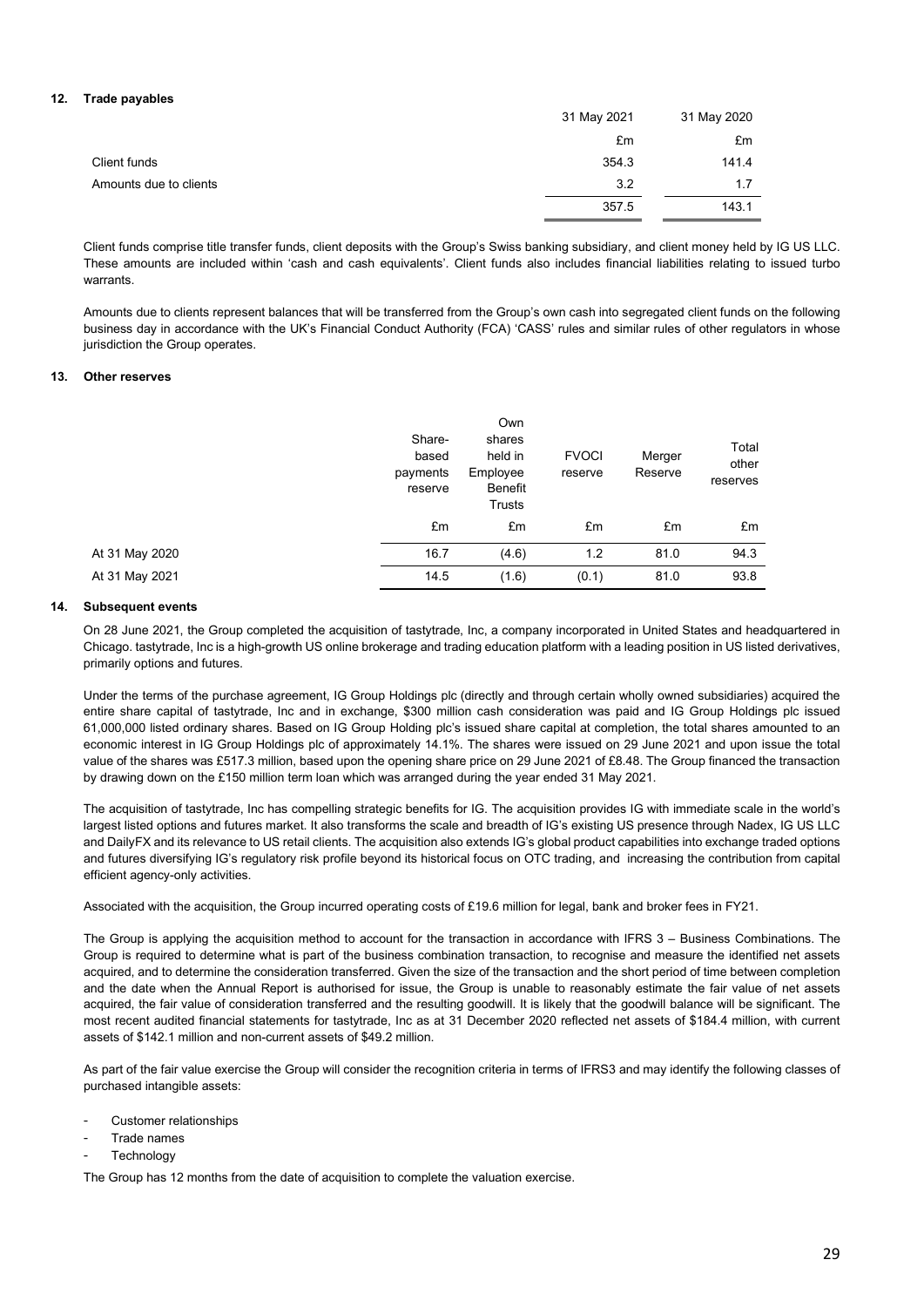## **Appendices**

## **Appendix 1: Pro forma FY21 results**

## **Group Adjusted Income Statement including tastytrade**

| £m                                                | <b>IG standalone</b> | tastytrade | Pro forma<br>FY21 <sup>1</sup> |
|---------------------------------------------------|----------------------|------------|--------------------------------|
| Net trading revenue                               | 861.3                | 100.6      | 961.9                          |
| Betting duty, interest and other operating income | 7.1                  | 1.8        | 8.9                            |
| Net operating income                              | 868.4                | 102.4      | 970.8                          |
| Total operating costs                             | (386.4)              | (56.6)     | (443.0)                        |
| Loss on sale of subsidiaries                      | (0.4)                | -          | (0.4)                          |
| <b>Operating profit</b>                           | 481.6                | 45.8       | 527.4                          |
| Operating profit margin                           | 55.9%                | 45.6%      | 54.8%                          |

1 tastytrade performance is based on unaudited US GAAP results for the 12 months ended 31 May 2021, and converted at the monthly FX rates.

## **Portfolio restructure – pro forma FY21 adjusted net trading revenue**

| £m                      | <b>Core Markets+</b> | <b>High Potential</b> |
|-------------------------|----------------------|-----------------------|
| <b>FY21</b>             | 709.5                | 151.8                 |
| Japan                   | 68.7                 | (68.7)                |
| <b>Emerging Markets</b> | 34.7                 | (34.7)                |
| <b>IG Prime</b>         | 12.3                 | (12.3)                |
| tastytrade              | ۰                    | 100.6                 |
| Pro forma FY21          | 825.2                | 136.7                 |

## **Appendix 2: Reconciliation of non-IFRS performance measures**

## **Adjusted net trading revenue**

| £m                                                                                           | <b>FY21</b> | <b>FY20</b> | Change % |
|----------------------------------------------------------------------------------------------|-------------|-------------|----------|
| Net trading revenue (note 2)                                                                 | 853.4       | 649.2       | 31%      |
| Unrealised foreign exchange hedging loss associated with tastytrade<br>acquisition financing | 7.9         | -           |          |
| Adjusted net trading revenue                                                                 | 861.3       | 649.2       | 33%      |
| Core Markets                                                                                 | 709.5       | 540.8       | 31%      |
| <b>Significant Opportunities</b>                                                             | 151.8       | 108.4       | 40%      |

## **Adjusted operating costs**

| £m                                                        | <b>FY21</b> | <b>FY20</b> |
|-----------------------------------------------------------|-------------|-------------|
| Operating costs                                           | 403.1       | 347.5       |
| Net credit losses on financial assets<br>٠                | 2.9         | 11.0        |
| Adjusted operating costs inc. net credit losses           | 406.0       | 358.5       |
| One-time costs related to the tastytrade acquisition<br>۰ | (19.6)      |             |
| <b>Adjusted operating costs</b>                           | 386.4       | 358.5       |